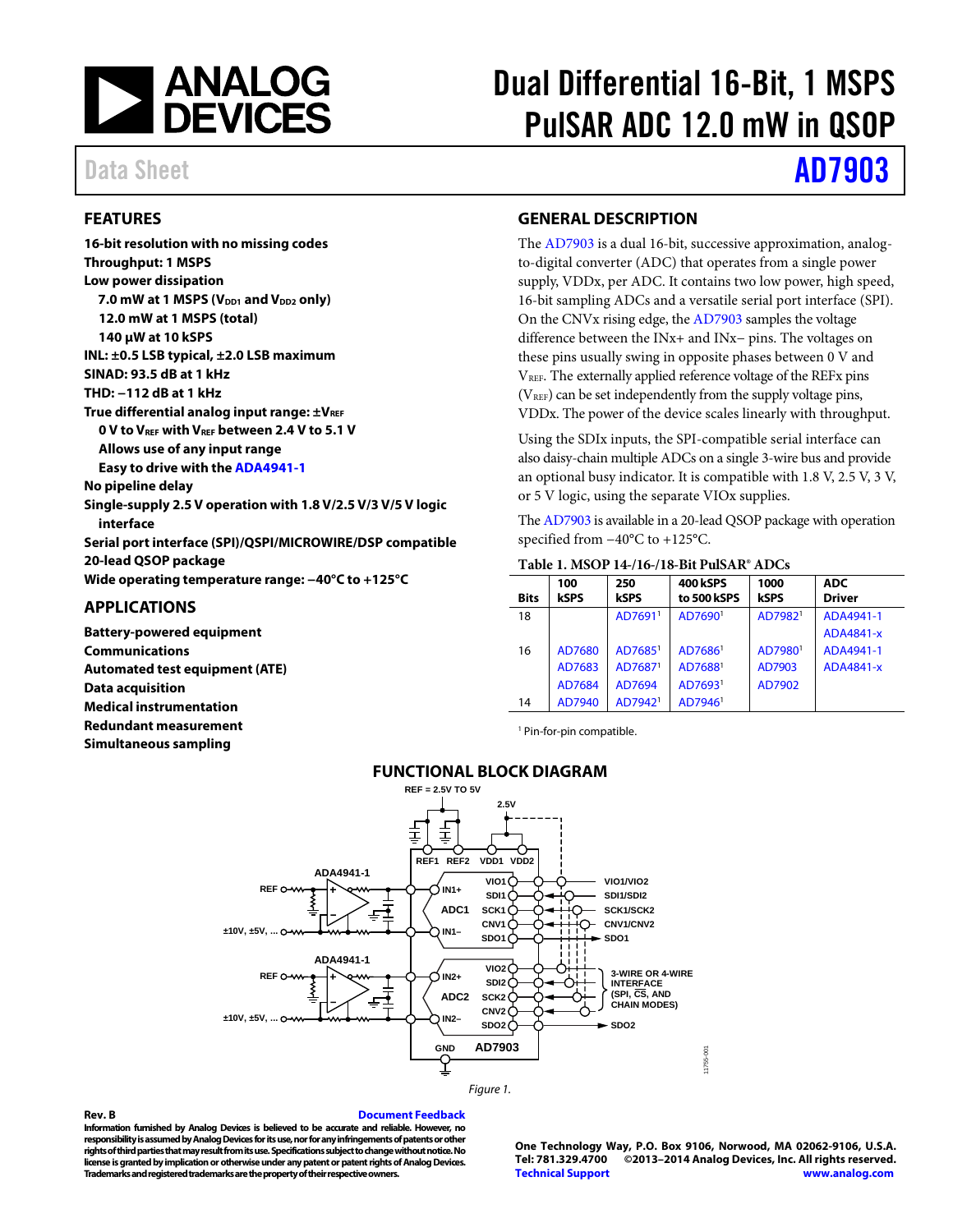## **TABLE OF CONTENTS**

### <span id="page-1-0"></span>**REVISION HISTORY**

### $8/14$ -Rev. A to Rev. B

| $1/14$ —Rev. 0 to Rev. A                            |  |
|-----------------------------------------------------|--|
| Change to Gain Error Temperature Drift Parameter  3 |  |
|                                                     |  |
|                                                     |  |
|                                                     |  |
|                                                     |  |

12/13-Revision 0: Initial Version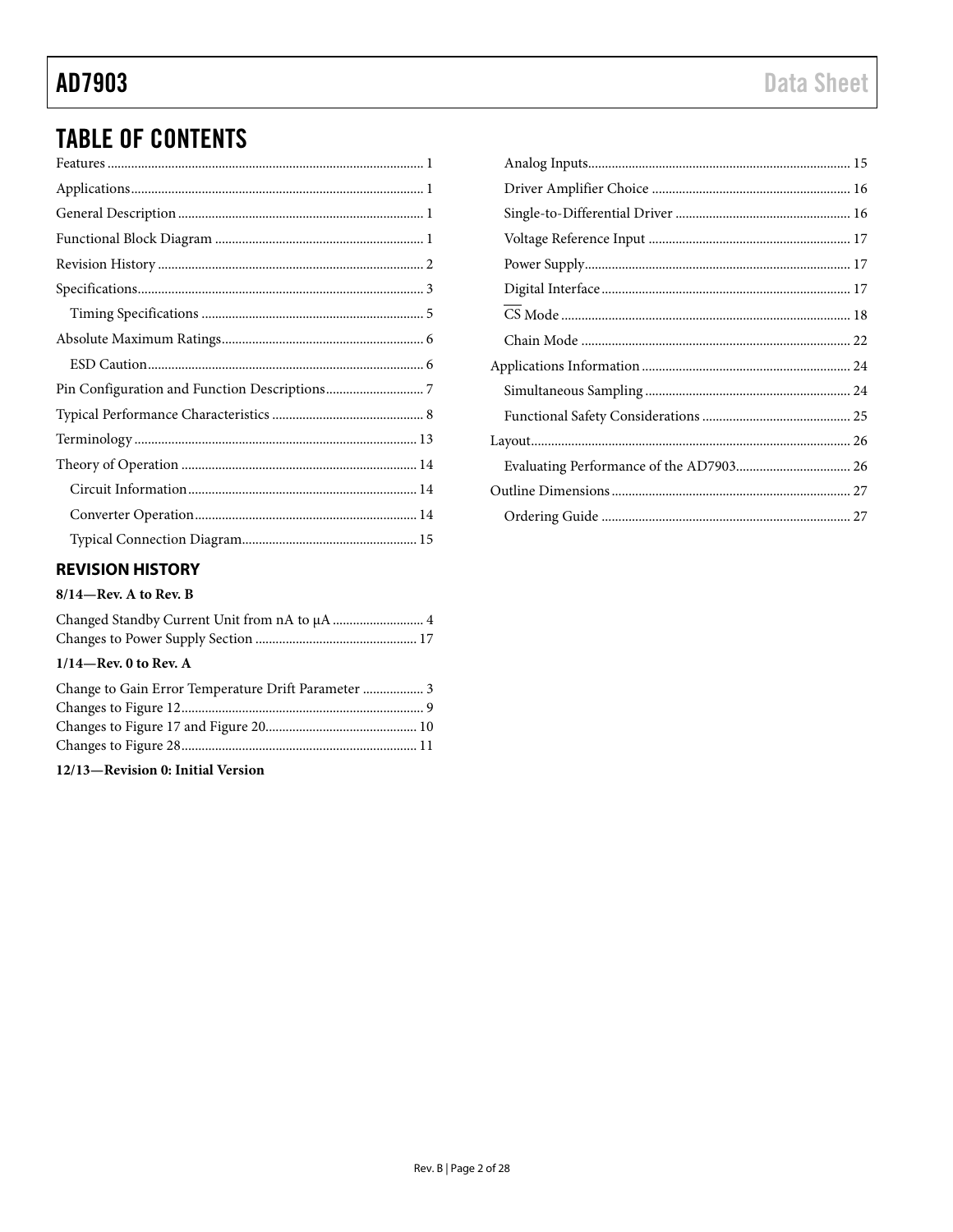## <span id="page-2-0"></span>**SPECIFICATIONS**

 $V_{\text{DD}} = 2.5$  V,  $V_{\text{IO}} = 2.3$  V to 5.5 V,  $V_{\text{REF}} = 5$  V,  $T_A = -40^{\circ}\text{C}$  to +125 $^{\circ}\text{C}$ , unless otherwise noted.<sup>1</sup>

#### **Table 2.**

| <b>Parameter</b>                       | <b>Test Conditions/Comments</b>                   | Min                      | <b>Typ</b>                    | <b>Max</b>             | Unit             |
|----------------------------------------|---------------------------------------------------|--------------------------|-------------------------------|------------------------|------------------|
| <b>RESOLUTION</b>                      |                                                   | 16                       |                               |                        | <b>Bits</b>      |
| ANALOG INPUT                           |                                                   |                          |                               |                        |                  |
| Voltage Range                          | $INx + - INx -$                                   | $-VREF$                  |                               | $+VREF$                | $\mathsf{V}$     |
| Absolute Input Voltage                 | INx+, INx-                                        | $-0.1$                   |                               | $V_{REF} + 0.1$        | $\vee$           |
| Common-Mode Input Range                | $INx+$ , $INx-$                                   | $V_{REF}$ $\times$ 0.475 | $V_{REF} \times 0.5$          | $V_{REF} \times 0.525$ | V                |
| Analog Input CMRR                      | $f_{IN}$ = 450 kHz                                |                          | 67                            |                        | dB               |
| Leakage Current at 25°C                | Acquisition phase                                 |                          | 200                           |                        | nA               |
| Input Impedance                        |                                                   |                          | See the Analog Inputs section |                        |                  |
| <b>ACCURACY</b>                        |                                                   |                          |                               |                        |                  |
| No Missing Codes                       |                                                   | 16                       |                               |                        | <b>Bits</b>      |
| <b>Differential Nonlinearity Error</b> | $V_{REF} = 5 V$                                   | $-1.0$                   | ±0.4                          | $+1.0$                 | LSB <sup>2</sup> |
|                                        | $V_{REF}$ = 2.5 V                                 |                          | ±0.7                          |                        | LSB <sup>2</sup> |
| <b>Integral Nonlinearity Error</b>     | $V_{REF} = 5 V$                                   | $-2.0$                   | ±0.5                          | $+2.0$                 | LSB <sup>2</sup> |
|                                        | $V_{REF} = 2.5 V$                                 |                          | ±0.4                          |                        | LSB <sup>2</sup> |
| <b>Transition Noise</b>                | $V_{REF} = 5 V$                                   |                          | 0.75                          |                        | LSB <sup>2</sup> |
|                                        | $V_{REF}$ = 2.5 V                                 |                          | 1.2                           |                        | LSB <sup>2</sup> |
| Gain Error <sup>3</sup>                | <b>T<sub>MIN</sub></b> to T <sub>MAX</sub>        | $-0.04$                  | $\pm 0.006$                   | $+0.04$                | %FS              |
| Gain Error Temperature Drift           |                                                   |                          | 0.19                          |                        | ppm/°C           |
| Gain Error Match <sup>3</sup>          | <b>T<sub>MIN</sub></b> to T <sub>MAX</sub>        |                          | 0.0                           | 0.025                  | % FS             |
| Offset Error <sup>3</sup>              | <b>TMIN to TMAX</b>                               | $-0.5$                   | ±0.015                        | $+0.5$                 | mV               |
| Offset Temperature Drift               |                                                   |                          | 0.3                           |                        | ppm/°C           |
| Offset Error Match <sup>3</sup>        | <b>T<sub>MIN</sub></b> to T <sub>MAX</sub>        |                          | 0.05                          | 1.0                    | mV               |
| <b>Power Supply Sensitivity</b>        | $V_{DD} = 2.5 V \pm 5\%$                          |                          | ±0.1                          |                        | LSB <sup>2</sup> |
| <b>THROUGHPUT</b>                      |                                                   |                          |                               |                        |                  |
| <b>Conversion Rate</b>                 | $V_{10} \ge 2.3 V$ up to 85°C, $V_{10} \ge 3.3 V$ | $\mathbf 0$              |                               | $\mathbf{1}$           | <b>MSPS</b>      |
|                                        | above 85°C, up to 125°C                           |                          |                               |                        |                  |
| <b>Transient Response</b>              | Full-scale step                                   |                          |                               | 290                    | ns               |
| <b>AC ACCURACY</b>                     |                                                   |                          |                               |                        |                  |
| <b>Dynamic Range</b>                   | $V_{REF} = 5 V$                                   |                          | 95.5                          |                        | dB <sup>4</sup>  |
|                                        | $V_{REF}$ = 2.5 V                                 |                          | 92.5                          |                        | dB <sup>4</sup>  |
| Oversampled Dynamic Range              | $f_{\text{OUT}} = 10 \text{ kSPS}$                |                          | 113.5                         |                        | dB <sup>4</sup>  |
| Signal-to-Noise Ratio (SNR)            | $f_{IN} = 1$ kHz, $V_{REF} = 5$ V                 | 92                       | 94                            |                        | dB <sup>4</sup>  |
|                                        | $f_{IN} = 1$ kHz, $V_{REF} = 2.5$ V               | 89                       | 91                            |                        | dB <sup>4</sup>  |
| Spurious-Free Dynamic Range (SFDR)     | $f_{IN} = 1$ kHz                                  |                          | $-115$                        |                        | dB <sup>4</sup>  |
| <b>Total Harmonic Distortion (THD)</b> | $f_{IN} = 1$ kHz                                  |                          | $-112$                        |                        | dB <sup>4</sup>  |
| Signal-to-(Noise + Distortion) (SINAD) | $f_{IN} = 1$ kHz, $V_{REF} = 5$ V                 | 91.5                     | 93.5                          |                        | dB <sup>4</sup>  |
|                                        | $f_{IN} = 1$ kHz, $V_{REF} = 2.5$ V               | 88.5                     | 90.5                          |                        | dB <sup>4</sup>  |
| Channel-to-Channel Isolation           | $f_{IN} = 10$ kHz                                 |                          | $-120$                        |                        | dB <sup>4</sup>  |

<sup>1</sup> In this data sheet, the voltages for the VDDx, VIOx, and REFx pins are indicated by V<sub>DD</sub>, V<sub>IO</sub>, and V<sub>REF</sub>, respectively.

 $^2$  With the 5 V input range, 1 LSB = 152.6 µV. With the 2.5 V input range, 1 LSB = 76.3 µV.

<sup>3</sup> See th[e Terminology](#page-12-0) section. These specifications include full temperature range variation, but they do not include the error contribution from the external reference. <sup>4</sup> All specifications in decibels (dB) are referred to a full-scale input FSR. Although these parameters are referred to full scale, they are tested with an input signal at 0.5 dB below full scale, unless otherwise specified.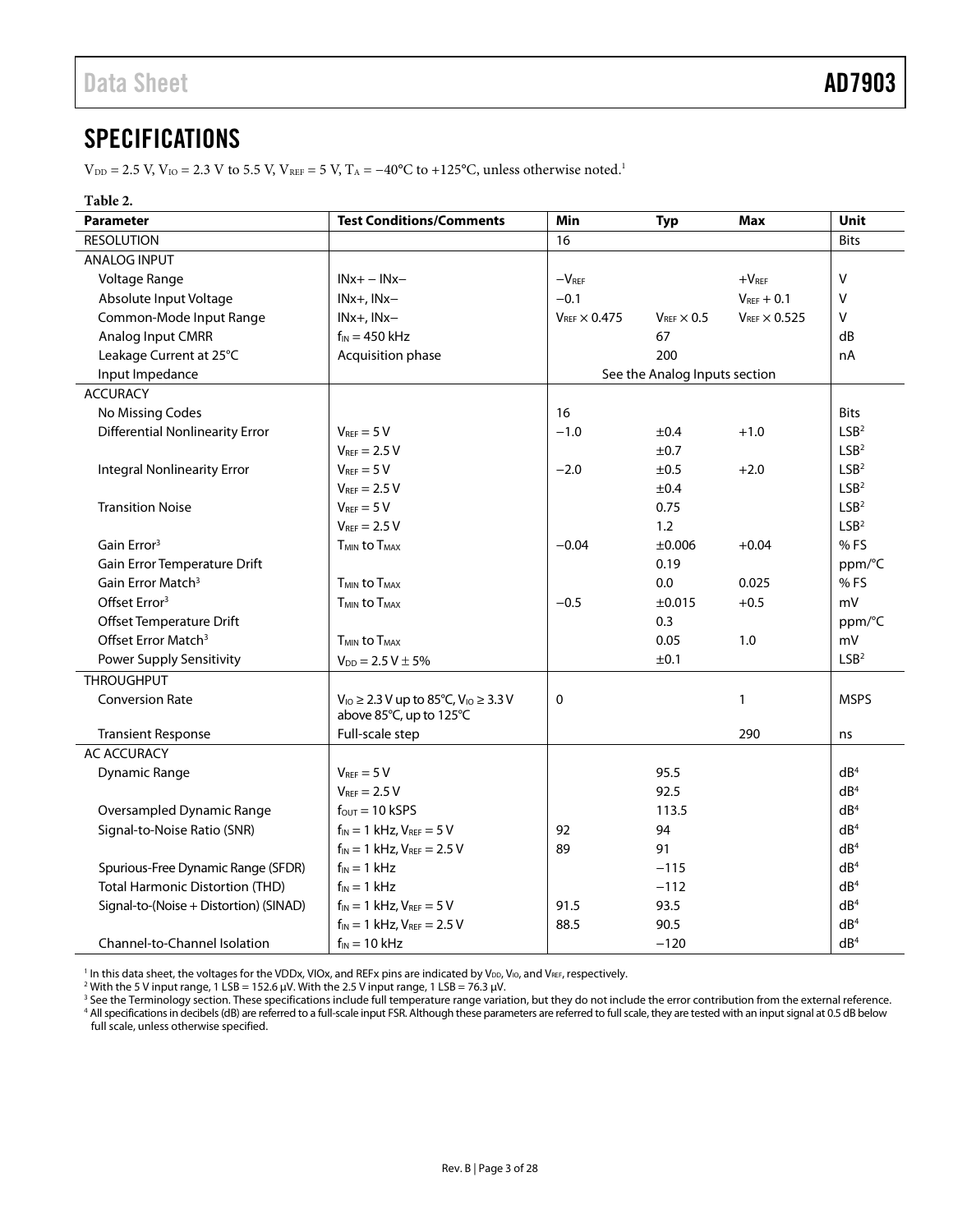VDD = 2.5 V, VIO = 2.3 V to 5.5 V, TA = −40°C to +125°C, unless otherwise noted.1

#### **Table 3.**

| <b>Parameter</b>                | <b>Test Conditions/Comments</b>                                                    | Min                 | <b>Typ</b>      | <b>Max</b>           | Unit              |
|---------------------------------|------------------------------------------------------------------------------------|---------------------|-----------------|----------------------|-------------------|
| <b>REFERENCE</b>                |                                                                                    |                     |                 |                      |                   |
| Voltage Range                   |                                                                                    | 2.4                 |                 | 5.1                  | $\vee$            |
| <b>Load Current</b>             | 1 MSPS, $V_{REF}$ = 5 V, each ADC                                                  |                     | 330             |                      | μA                |
| <b>SAMPLING DYNAMICS</b>        |                                                                                    |                     |                 |                      |                   |
| -3 dB Input Bandwidth           |                                                                                    |                     | 10              |                      | <b>MHz</b>        |
| <b>Aperture Delay</b>           | $V_{DD} = 2.5 V$                                                                   |                     | 2.0             |                      | ns                |
| Aperture Delay Match            | $V_{DD} = 2.5 V$                                                                   |                     | 2.0             |                      | ns                |
| <b>DIGITAL INPUTS</b>           |                                                                                    |                     |                 |                      |                   |
| Logic Levels                    |                                                                                    |                     |                 |                      |                   |
| $V_{IL}$                        | $V_{10}$ > 3 V                                                                     | $-0.3$              |                 | $+0.3 \times V_{10}$ | $\vee$            |
|                                 | $V_{10} \leq 3 V$                                                                  | $-0.3$              |                 | $+0.1 \times VVIO$   | $\vee$            |
| V <sub>IH</sub>                 | $V_{10}$ > 3 V                                                                     | $0.7 \times V_{10}$ |                 | $V_{10} + 0.3$       | V                 |
|                                 | $V_{10} \leq 3 V$                                                                  | $0.9 \times V_{10}$ |                 | $V_{10} + 0.3$       | $\vee$            |
| <b>I</b> IL                     |                                                                                    | $-1$                |                 | $+1$                 | μA                |
| Iін                             |                                                                                    | $-1$                |                 | $+1$                 | μA                |
| <b>DIGITAL OUTPUTS</b>          |                                                                                    |                     |                 |                      |                   |
| Data Format                     |                                                                                    |                     | Twos complement |                      | <b>Bits</b>       |
| Pipeline Delay                  | No delay; conversion results available<br>immediately after conversion is complete |                     |                 | 0                    | Samples           |
| VOL                             | $I_{SINK} = +500 \mu A$                                                            |                     |                 | 0.4                  | $\vee$            |
| <b>V<sub>OH</sub></b>           | $I_{\text{SOWRCE}} = -500 \mu A$                                                   | $V_{10} - 0.3$      |                 |                      | V                 |
| POWER SUPPLIES                  |                                                                                    |                     |                 |                      |                   |
| <b>VDD<sub>x</sub></b>          |                                                                                    | 2.375               | 2.5             | 2.625                | $\vee$            |
| <b>VIOx</b>                     | Specified performance                                                              | 2.3                 |                 | 5.5                  | $\vee$            |
| VIOx Range                      | <b>Full Range</b>                                                                  | 1.8                 |                 | 5.5                  | $\vee$            |
| $I_{VDDx}$                      | Each ADC                                                                           |                     | 1.4             | 1.6                  | mA                |
| $I_{VIOX}$                      | Each ADC                                                                           |                     | 0.2             | 0.45                 | mA                |
| Standby Current <sup>2, 3</sup> | $V_{DD}$ and $V_{IO} = 2.5 V$ , 25°C                                               |                     | 0.35            |                      | μA                |
| Power Dissipation               | 10 kSPS throughput                                                                 |                     | 140             |                      | μW                |
|                                 | 1 MSPS throughput                                                                  |                     | 12.0            | 16                   | mW                |
| VDD Only                        |                                                                                    |                     | 7.0             |                      | mW                |
| <b>REF Only</b>                 |                                                                                    |                     | 3.3             |                      | mW                |
| VIO Only                        |                                                                                    |                     | 1.7             |                      | mW                |
| <b>Energy per Conversion</b>    |                                                                                    |                     | 7.0             |                      | nJ/sample         |
| TEMPERATURE RANGE <sup>4</sup>  |                                                                                    |                     |                 |                      |                   |
| <b>Specified Performance</b>    | <b>TMIN to TMAX</b>                                                                | $-40$               |                 | $+125$               | $^{\circ}{\sf C}$ |

<sup>1</sup> In this data sheet, the voltages for the VDDx, VIOx, and REFx pins are indicated by V<sub>DD</sub>, V<sub>IO</sub>, and V<sub>REF</sub>, respectively.

<sup>2</sup> With all digital inputs forced to VIOx or to ground as required.

<sup>3</sup> During the acquisition phase.

<sup>4</sup> Contact Analog Devices, Inc., for the extended temperature range.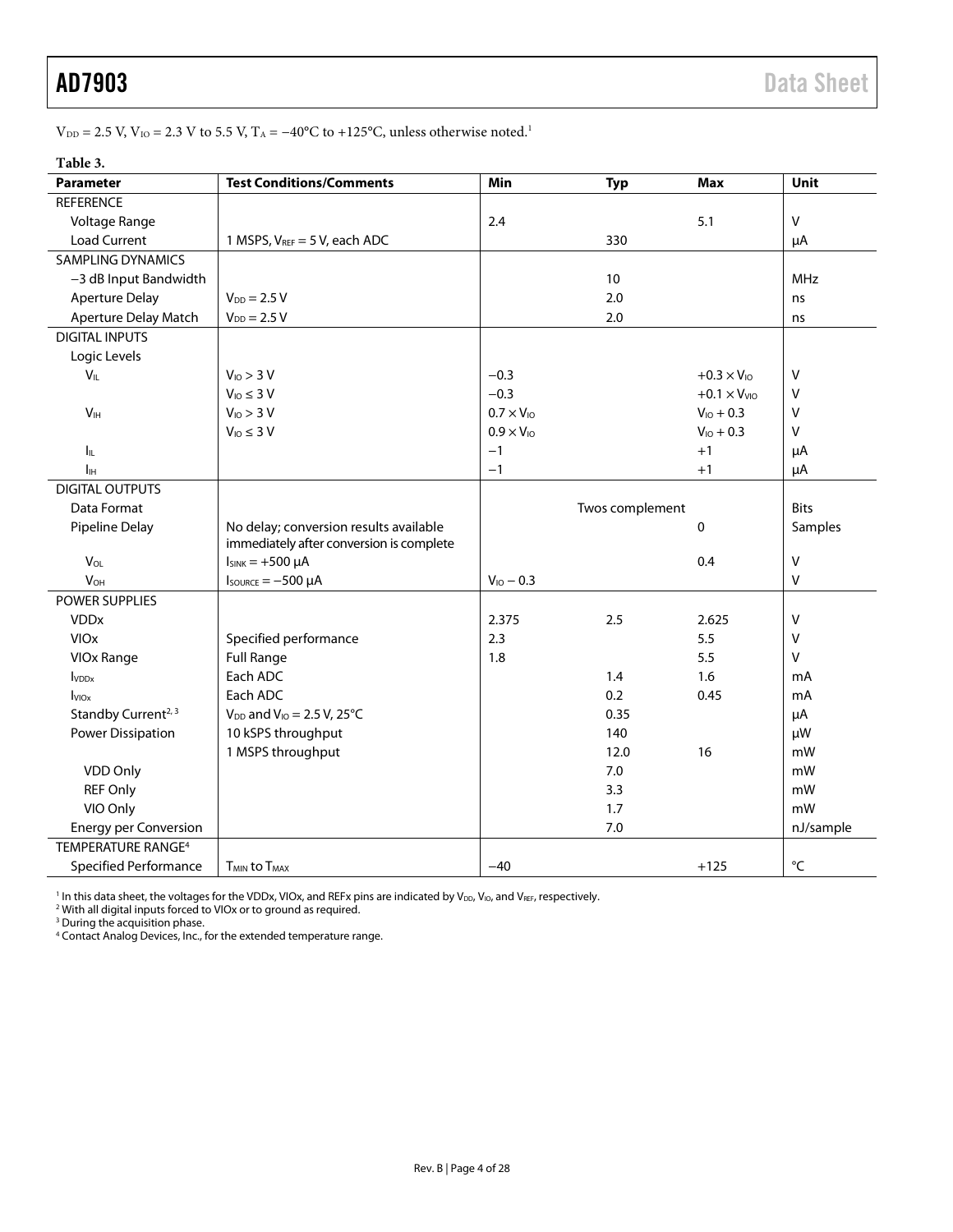### <span id="page-4-0"></span>**TIMING SPECIFICATIONS**

−40°C to +125°C, V<sub>DD</sub> = 2.37 V to 2.63 V, V<sub>IO</sub> = 2.3 V to 5.5 V, unless otherwise stated. Se[e Figure 2 a](#page-4-1)nd [Figure 3 f](#page-4-2)or load conditions.

| Table 4.                                                                     |                        |                |            |     |      |
|------------------------------------------------------------------------------|------------------------|----------------|------------|-----|------|
| <b>Parameter</b>                                                             | Symbol                 | Min            | <b>Typ</b> | Max | Unit |
| Conversion Time (CNVx Rising Edge to Data Available)                         | tconv                  | 500            |            | 710 | ns   |
| <b>Acquisition Time</b>                                                      | t <sub>ACO</sub>       | 290            |            |     | ns   |
| <b>Time Between Conversions</b>                                              | tcyc                   |                |            |     |      |
| VIOx Above 2.3 V                                                             |                        | 1000           |            |     | ns   |
| CNVx Pulse Width (CS Mode)                                                   | t <sub>CNVH</sub>      | 10             |            |     | ns   |
| SCKx Period (CS Mode)                                                        | tsck                   |                |            |     |      |
| VIOx Above 4.5 V                                                             |                        | 10.5           |            |     | ns   |
| VIOx Above 3 V                                                               |                        | 12             |            |     | ns   |
| VIOx Above 2.7 V                                                             |                        | 13             |            |     | ns   |
| VIOx Above 2.3 V                                                             |                        | 15             |            |     | ns   |
| SCKx Period (Chain mode)                                                     | tsck                   |                |            |     |      |
| VIOx Above 4.5 V                                                             |                        | 11.5           |            |     | ns   |
| VIOx Above 3 V                                                               |                        | 13             |            |     | ns   |
| VIOx Above 2.7 V                                                             |                        | 14             |            |     | ns   |
| VIOx Above 2.3 V                                                             |                        | 16             |            |     | ns   |
| <b>SCKx Low Time</b>                                                         | tsckl                  | 4.5            |            |     | ns   |
| SCKx High Time                                                               | tsckh                  | 4.5            |            |     | ns   |
| SCKx Falling Edge to Data Remains Valid                                      | t <sub>HSDO</sub>      | 3              |            |     | ns   |
| SCKx Falling Edge to Data Valid Delay                                        | t <sub>DSDO</sub>      |                |            |     |      |
| VIOx Above 4.5 V                                                             |                        |                |            | 9.5 | ns   |
| VIOx Above 3 V                                                               |                        |                |            | 11  | ns   |
| VIOx Above 2.7 V                                                             |                        |                |            | 12  | ns   |
| VIOx Above 2.3 V                                                             |                        |                |            | 14  | ns   |
| CNVx or SDIx Low to SDOx, D15 (MSB) Valid (CS Mode)                          | t <sub>EN</sub>        |                |            |     |      |
| VIOx Above 3 V                                                               |                        |                |            | 10  | ns   |
| VIOx Above 2.3 V                                                             |                        |                |            | 15  | ns   |
| CNVx or SDIx High or Last SCKx Falling Edge to SDOx High Impedance (CS Mode) | t <sub>DIS</sub>       |                |            | 20  | ns   |
| SDIx Valid Setup Time from CNVx Rising Edge (CS Mode)                        | tssdicny               | 5              |            |     | ns   |
| SDIx Valid Hold Time from CNVx Rising Edge (CS Mode)                         | <b><i>UHSDICNV</i></b> | $\overline{2}$ |            |     | ns   |
| SCKx Valid Setup Time from CNVx Rising Edge (Chain Mode)                     | tssckcnv               | 5              |            |     | ns   |
| SCKx Valid Hold Time from CNVx Rising Edge (Chain Mode)                      | t <sub>HSCKCNV</sub>   | 5              |            |     | ns   |
| SDIx Valid Setup Time from SCKx Falling Edge (Chain Mode)                    | tssdisck               | $\overline{2}$ |            |     | ns   |
| SDIx Valid Hold Time from SCKx Falling Edge (Chain Mode)                     | <b><i>UHSDISCK</i></b> | 3              |            |     | ns   |
| SDIx High to SDOx High (Chain Mode with Busy Indicator)                      | t <sub>DSDOSDI</sub>   |                |            | 15  | ns   |



<span id="page-4-1"></span>Figure 2. Load Circuit for Digital Interface Timing Figure 3. Voltage Levels for Timing



<span id="page-4-2"></span>**1FOR VIOx ≤ 3.0V, X = 90 AND Y = 10; FOR VIOx > 3.0V, X = 70 AND Y = 30.** 1755-003 11755-003**2MINIMUM V<sub>IH</sub> AND MAXIMUM V<sub>IL</sub> USED. SEE SPECIFICATIONS FOR DIGITAL INPUTS PARAMETER IN TABLE 3.**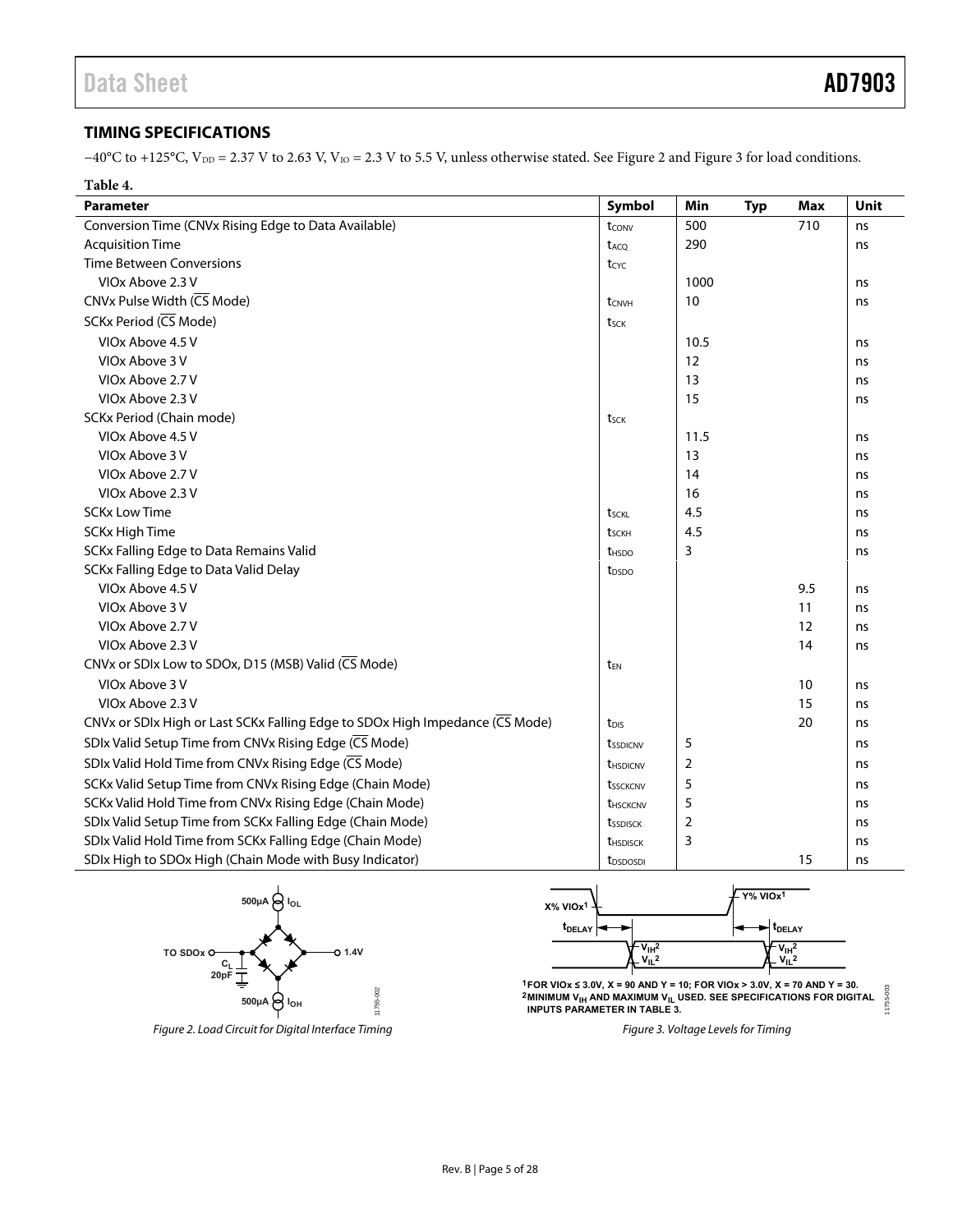## <span id="page-5-0"></span>ABSOLUTE MAXIMUM RATINGS

#### **Table 5.**

| Parameter                   | Rating                                              |
|-----------------------------|-----------------------------------------------------|
| Analog Inputs               |                                                     |
| $INx+$ , $INx-$ to $GND1$   | $-0.3$ V to V <sub>RFF</sub> + 0.3 V or $\pm$ 10 mA |
| Supply Voltage              |                                                     |
| REFx. VIOx to GND           | $-0.3$ V to $+6.0$ V                                |
| VDDx to GND                 | $-0.3 V$ to $+3.0 V$                                |
| VDDx to VIOx                | $+3$ V to $-6$ V                                    |
| Digital Inputs to GND       | $-0.3$ V to V <sub>io</sub> + 0.3 V                 |
| Digital Outputs to GND      | $-0.3$ V to V <sub>io</sub> + 0.3 V                 |
| Storage Temperature Range   | $-65^{\circ}$ C to $+150^{\circ}$ C                 |
| <b>Junction Temperature</b> | 150°C                                               |
| Lead Temperatures           |                                                     |
| Vapor Phase (60 sec)        | $255^{\circ}$ C                                     |
| Infrared (15 sec)           | $260^{\circ}$ C                                     |

<sup>1</sup> See th[e Analog Inputs s](#page-14-1)ection for an explanation of INx+ and INx-.

Stresses above those listed under Absolute Maximum Ratings may cause permanent damage to the device. This is a stress rating only; functional operation of the device at these or any other conditions above those indicated in the operational section of this specification is not implied. Exposure to absolute maximum rating conditions for extended periods may affect device reliability.

#### <span id="page-5-1"></span>**ESD CAUTION**



ESD (electrostatic discharge) sensitive device. Charged devices and circuit boards can discharge without detection. Although this product features patented or proprietary protection circuitry, damage may occur on devices subjected to high energy ESD. Therefore, proper ESD precautions should be taken to avoid performance degradation or loss of functionality.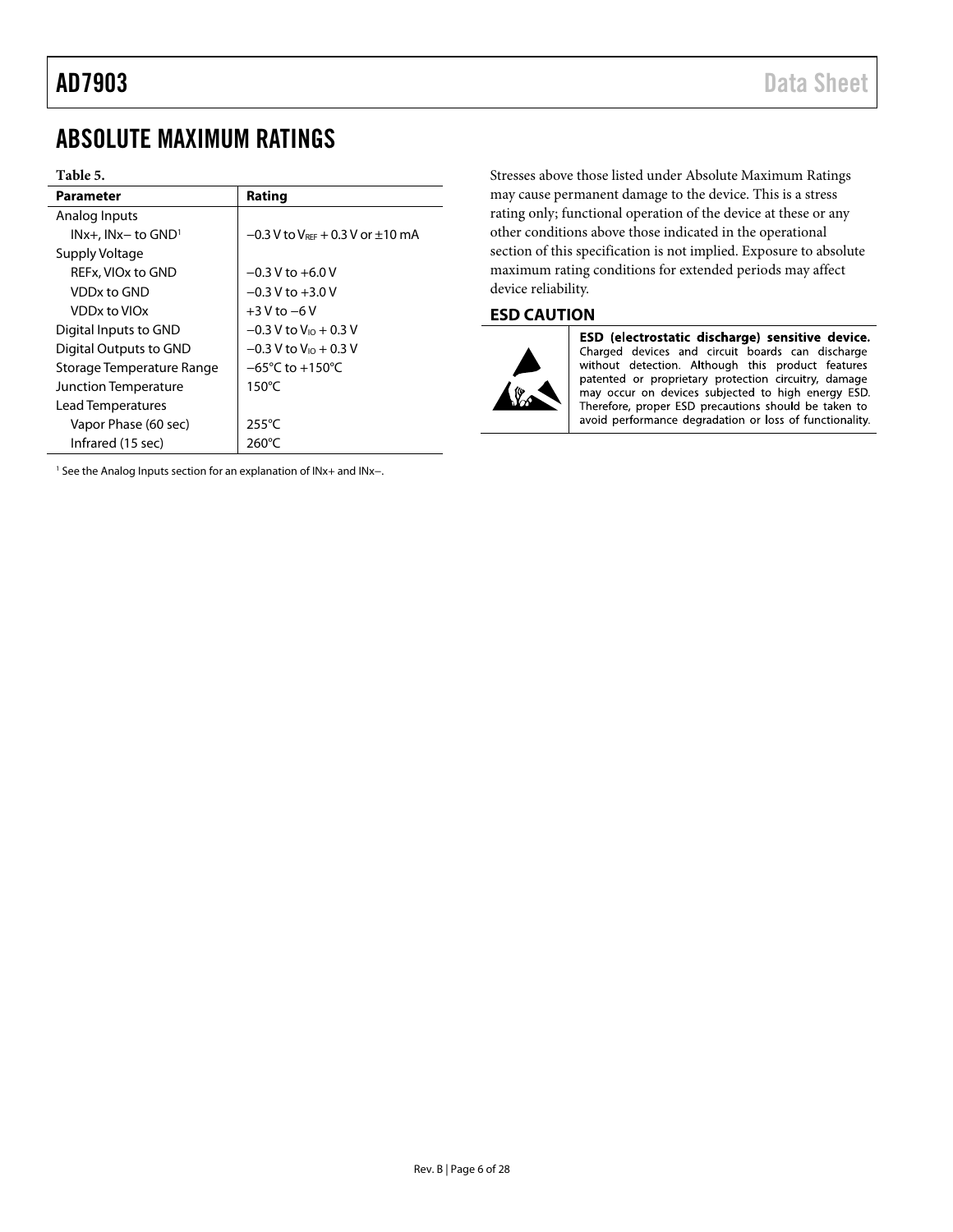## <span id="page-6-0"></span>PIN CONFIGURATION AND FUNCTION DESCRIPTIONS



#### **Table 6. Pin Function Descriptions**

| Pin    |                                     |                   |                                                                                                                                                                                                                                                                                                                                                                                             |
|--------|-------------------------------------|-------------------|---------------------------------------------------------------------------------------------------------------------------------------------------------------------------------------------------------------------------------------------------------------------------------------------------------------------------------------------------------------------------------------------|
| No.    | <b>Mnemonic</b>                     | Type <sup>1</sup> | <b>Description</b>                                                                                                                                                                                                                                                                                                                                                                          |
| 1, 6   | REF1, REF2                          | AI                | Reference Input Voltage. The REFx range is 2.4 V to 5.1 V. These pins are referred to the GND pin, and<br>decouple each pin closely to the GND pin with a 10 µF capacitor.                                                                                                                                                                                                                  |
| 2,7    | VDD1, VDD2                          | P                 | Power Supplies.                                                                                                                                                                                                                                                                                                                                                                             |
| 3, 8   | $IN1+, IN2+$                        | AI                | Differential Positive Analog Inputs.                                                                                                                                                                                                                                                                                                                                                        |
| 4, 9   | $IN1 - IN2 -$                       | AI                | Differential Negative Analog Inputs.                                                                                                                                                                                                                                                                                                                                                        |
| 5, 10  | <b>GND</b>                          | P                 | Power Supply Ground.                                                                                                                                                                                                                                                                                                                                                                        |
| 11, 16 | CNV2, CNV1                          | DI                | Conversion Inputs. These inputs have multiple functions. On the leading edge, they initiate conversions<br>and select the interface mode of the device: chain mode or active low chip select ( $\overline{\text{CS}}$ ) mode. In $\overline{\text{CS}}$ mode,<br>the SDOx pins are enabled when the CNVx pins are low. In chain mode, the data must be read when the CNVx<br>pins are high. |
| 12, 17 | SDO2, SDO1                          | DO                | Serial Data Outputs. The conversion result is output on these pins. The conversion result is synchronized<br>to SCKx.                                                                                                                                                                                                                                                                       |
| 13, 18 | SCK2, SCK1                          | DI                | Serial Data Clock Inputs. When the device is selected, the conversion results are shifted out by these clocks.                                                                                                                                                                                                                                                                              |
| 14, 19 | SDI <sub>2</sub> , SDI <sub>1</sub> | DI                | Serial Data Inputs. These inputs provide multiple functions. They select the interface mode of the ADC, as<br>follows: CS mode is selected if the SDIx pins are high during the CNVx rising edge. In this mode, either SDIx                                                                                                                                                                 |
|        |                                     |                   | or CNVx can enable the serial output signals when low. If SDIx or CNVx is low when the conversion is<br>complete, the busy indicator feature is enabled.                                                                                                                                                                                                                                    |
| 15, 20 | <b>VIO2, VIO1</b>                   | P                 | Input/Output Interface Digital Power. Nominally at the same supply as the host interface (2.5 V or 3.3 V).                                                                                                                                                                                                                                                                                  |

 $1$  AI = analog input, DI = digital input, DO = digital output, and P = power.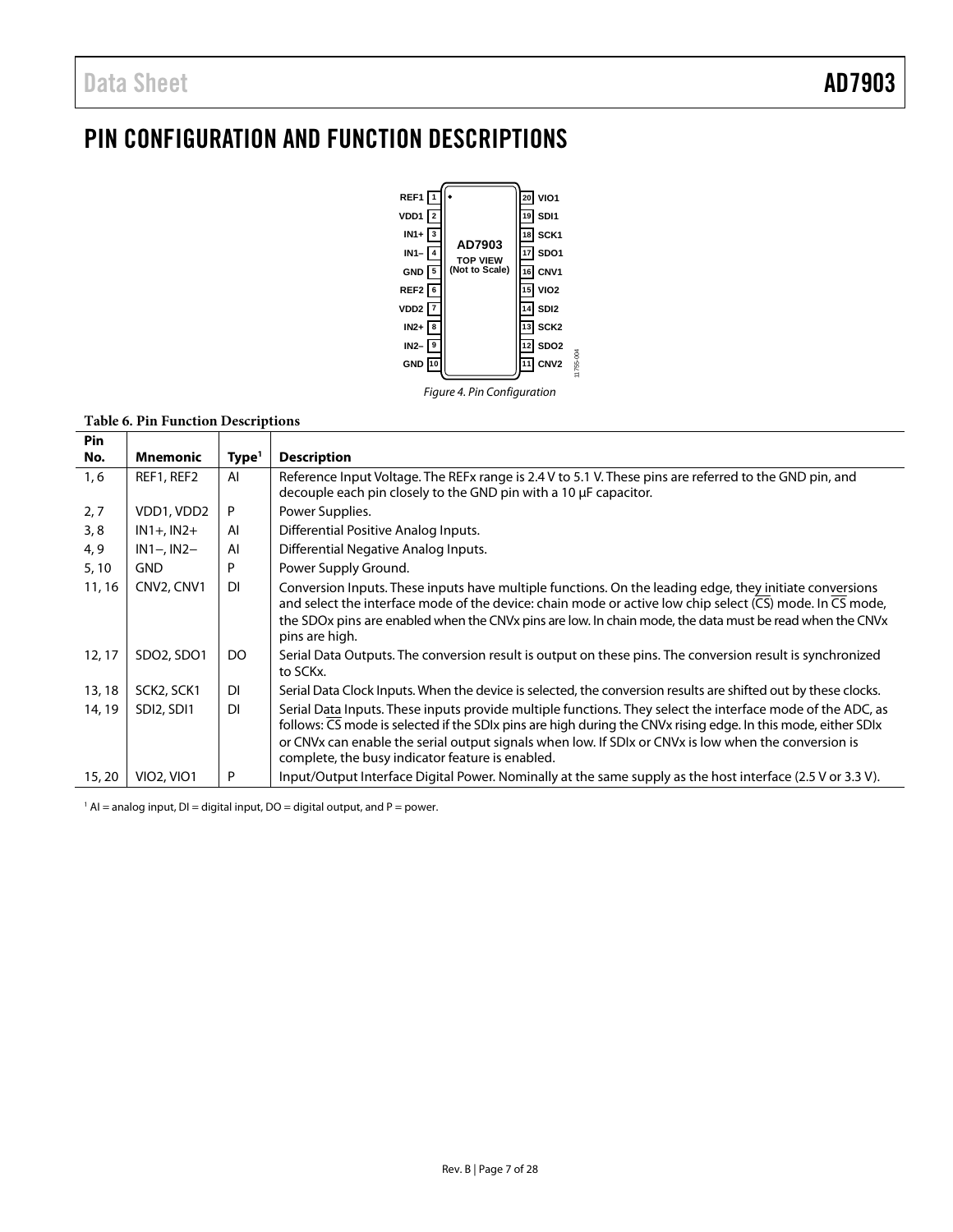## <span id="page-7-0"></span>TYPICAL PERFORMANCE CHARACTERISTICS

 $V_{DD} = 2.5$  V,  $V_{REF} = 5.0$  V,  $V_{IO} = 3.3$  V,  $T_A = 25$ °C,  $f_{SAMPLE} = 1$  MSPS, unless otherwise noted.

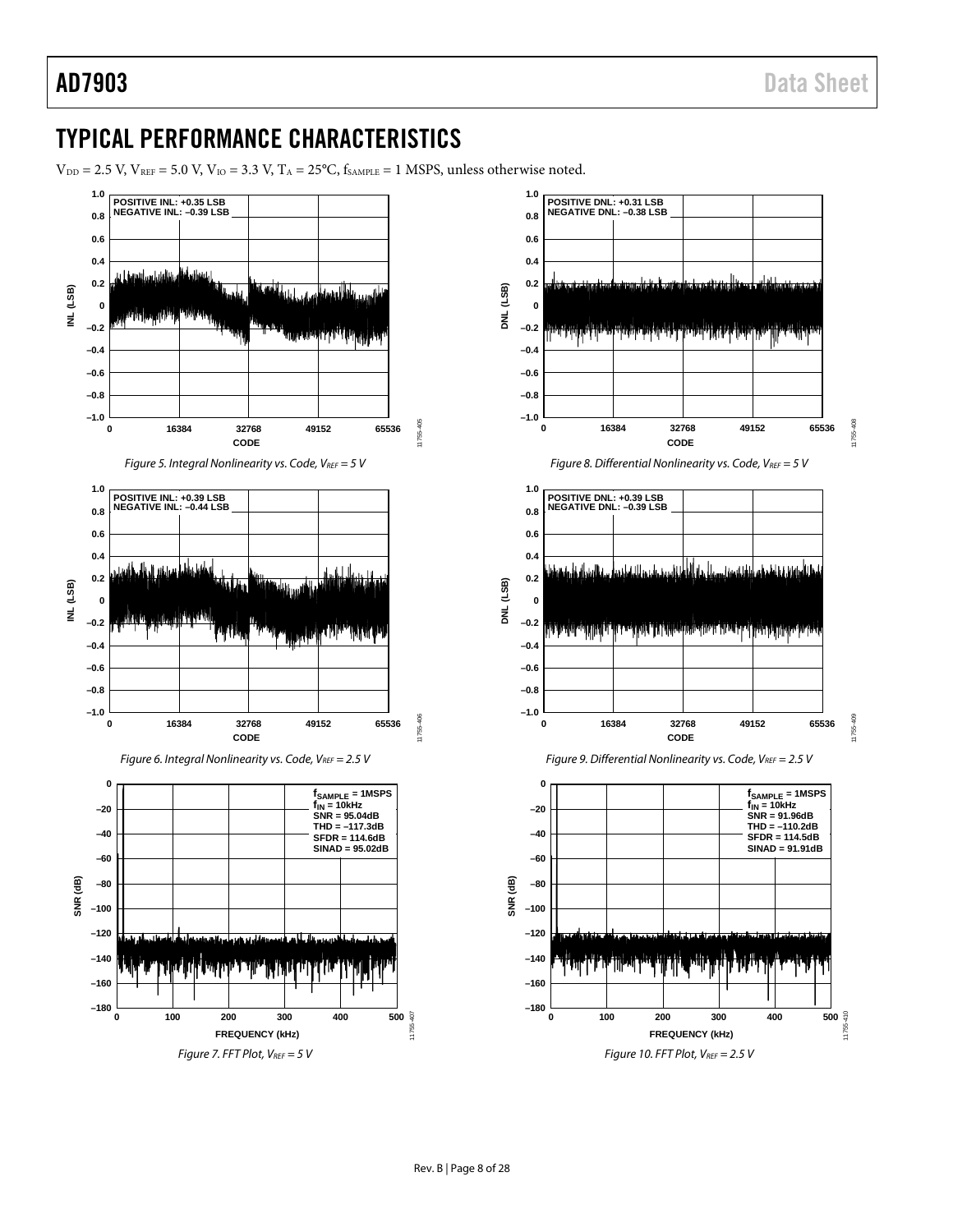## Data Sheet **AD7903**

11755-416

11755-416

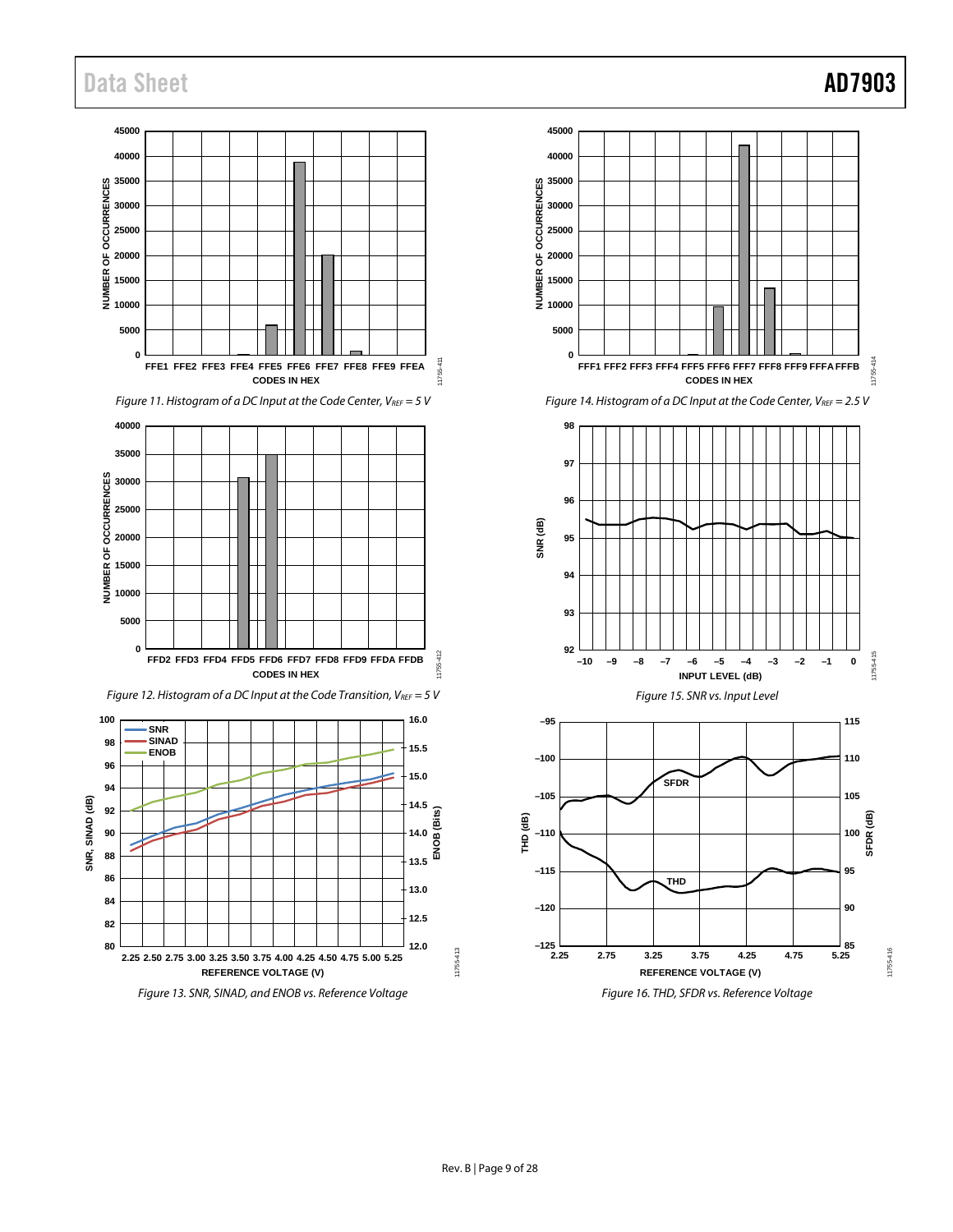

*Figure 19. Operating Currents of Each ADC vs. VDD Supply Voltage*

*Figure 22. Operating Currents of Each ADC vs. Sample RateCr*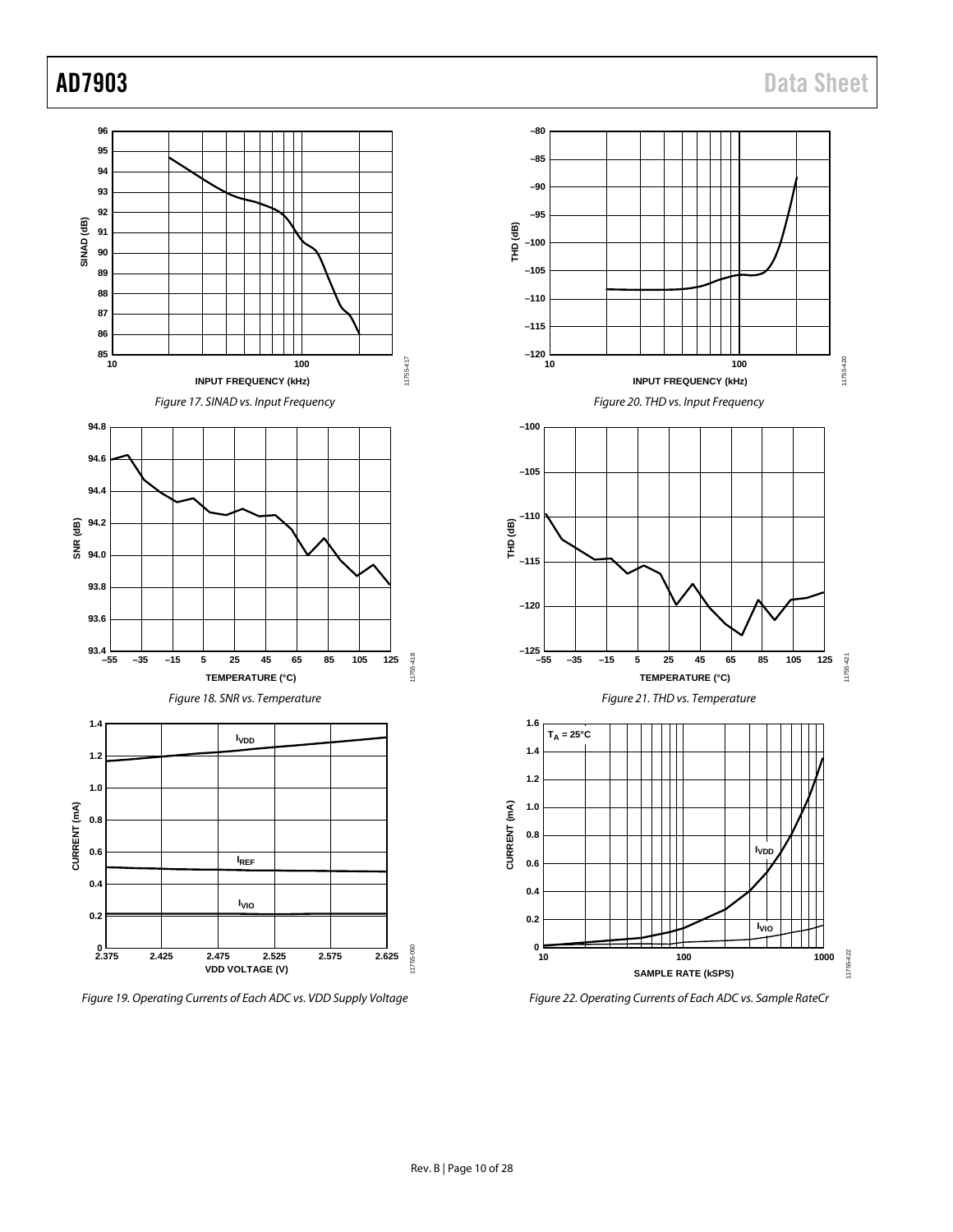## Data Sheet **AD7903**

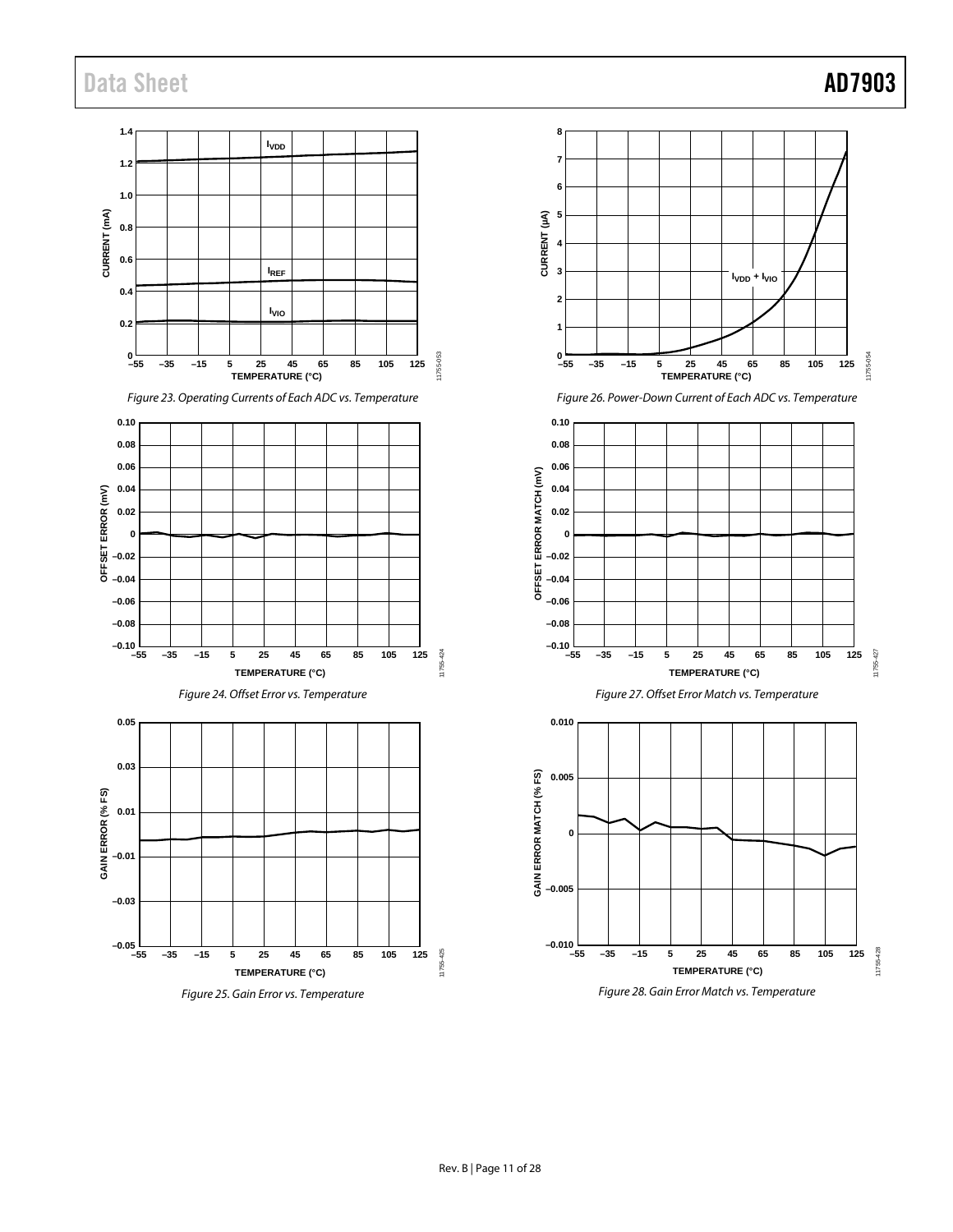

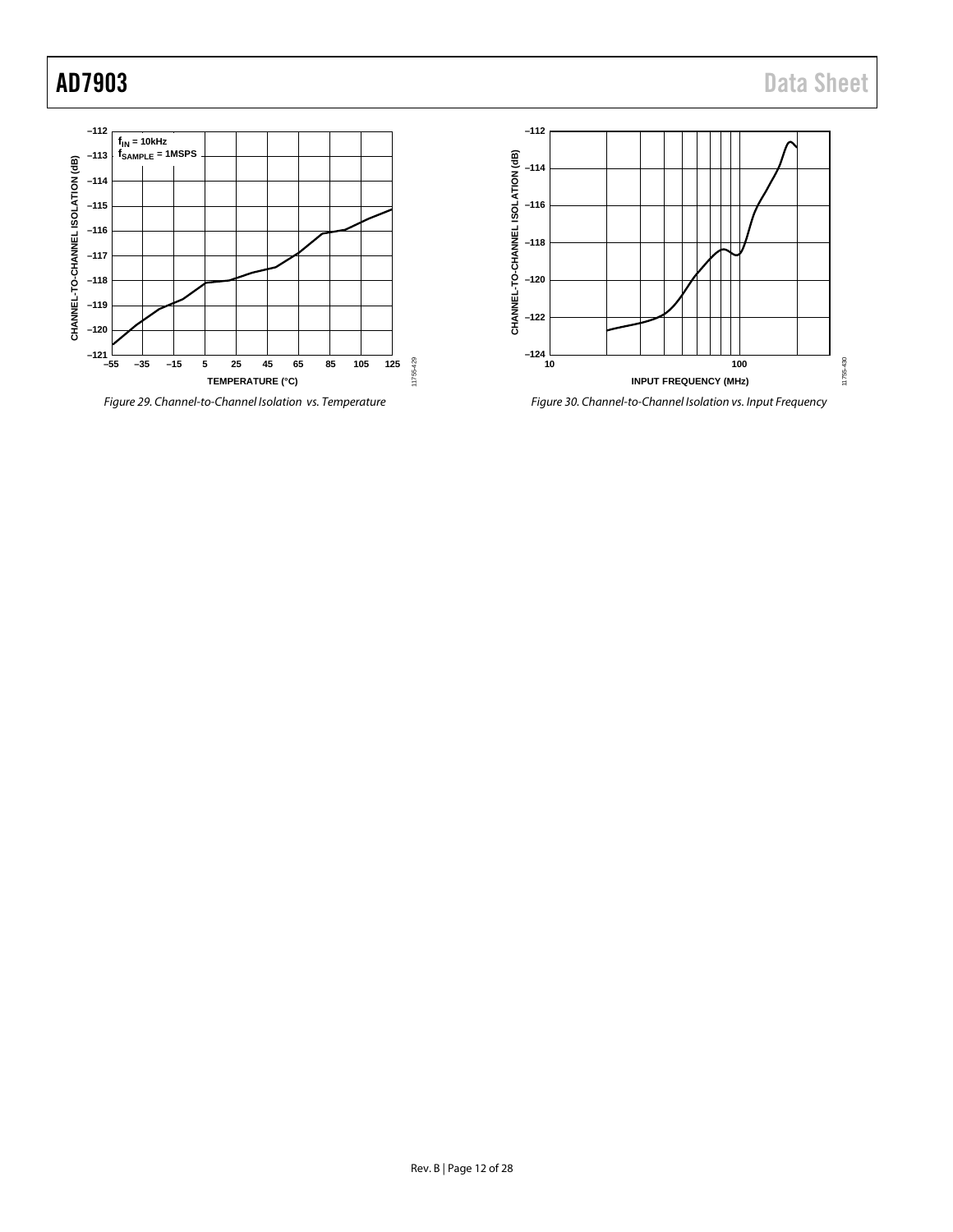## <span id="page-12-0"></span>**TERMINOLOGY**

#### **Integral Nonlinearity Error (INL)**

INL refers to the deviation of each individual code from a line drawn from negative full scale through positive full scale. The point used as negative full scale occurs ½ LSB before the first code transition. Positive full scale is defined as a level 1½ LSB beyond the last code transition. The deviation is measured from the middle of each code to the true straight.

#### **Differential Nonlinearity Error (DNL)**

In an ideal ADC, code transitions are 1 LSB apart. DNL is the maximum deviation from this ideal value. It is often specified in terms of resolution for which no missing codes are guaranteed.

#### **Offset Error**

Offset error is the difference between the ideal midscale voltage (that is, 0 V) and the actual voltage producing the midscale output code (that is, 0 LSB).

#### **Offset Error Match**

It is the difference in offsets, expressed in millivolts between the channels of a multichannel converter. It is computed with the following equation:

 $O$ *ffset Matching* = *VOFFSET<sub>MAX</sub>* − *VOFFSET<sub>MIN</sub>* 

where:

*VOFFSET<sub>MAX</sub>* is the most positive offset error. *VOFFSETMIN* is the most negative offset error.

Offset matching is usually expressed in millivolts with the fullscale input range stated in the product data sheet.

#### **Gain Error**

The first transition (from 100 … 00 to 100 … 01) should occur at a level ½ LSB above nominal negative full scale (−4.999981 V for the ±5 V range). The last transition (from 011 … 10 to 011 … 11) occurs for an analog voltage that is 1½ LSB below the nominal full scale (4.999943 V for the  $\pm$ 5 V range). The gain error is the deviation of the difference between the actual level of the last transition and the actual level of the first transition from the difference between the ideal levels.

#### **Gain Error Match**

It is the ratio of the maximum full scale to the minimum full scale of a multichannel ADC. It is expressed as a percentage of full scale using the following equation:

Gain Matching = 
$$
\left(\frac{FSR_{MAX} - FSR_{MIN}}{\frac{FSR_{MAX} + FSR_{MIN}}{2}}\right) \times 100\%
$$

#### where:

*FSRMAX* is the most positive gain error of the ADC. *FSRMIN* is the most negative gain error.

#### **Spurious-Free Dynamic Range (SFDR)**

SFDR is the difference, in decibels (dB), between the rms amplitude of the input signal and the peak spurious signal.

#### **Effective Number of Bits (ENOB)**

ENOB is a measurement of the resolution with a sine wave input. It is related to SINAD by the following formula:

 $ENDB = (SIMAD<sub>dB</sub> - 1.76)/6.02$ 

ENOB is expressed in bits.

#### **Noise Free Code Resolution**

Noise free code resolution is the number of bits beyond which it is impossible to distinctly resolve individual codes. It is calculated as follows:

*Noise Free Code Resolution* =  $log_2(2^N/Peak-to-Peak Noise)$ 

Noise free code resolution is expressed in bits.

#### **Effective Resolution**

Effective resolution is calculated as follows:

*Effective Resolution* =  $log_2(2^N/RMS \text{ Input Noise})$ 

Effective resolution is expressed in bits.

#### **Total Harmonic Distortion (THD)**

THD is the ratio of the rms sum of the first five harmonic components to the rms value of a full-scale input signal and is expressed in decibels (dB).

#### **Dynamic Range**

Dynamic range is the ratio of the rms value of the full scale to the total rms noise measured with the inputs shorted together. The value for dynamic range is expressed in decibels (dB). It is measured with a signal at −60 dBFS to include all noise sources and DNL artifacts.

#### **Signal-to-Noise Ratio (SNR)**

SNR is the ratio of the rms value of the actual input signal to the rms sum of all other spectral components below the Nyquist frequency, excluding harmonics and dc. The value for SNR is expressed in decibels (dB).

#### **Signal-to-(Noise + Distortion) (SINAD) Ratio**

SINAD is the ratio of the rms value of the actual input signal to the rms sum of all other spectral components below the Nyquist frequency, including harmonics but excluding dc. The value for SINAD is expressed in decibels (dB).

#### **Aperture Delay**

Aperture delay is the measure of the acquisition performance. It is the time between the rising edge of the CNVx input and when the input signal is held for a conversion.

#### **Transient Response**

Transient response is the time required for the ADC to accurately acquire its input after a full-scale step function is applied.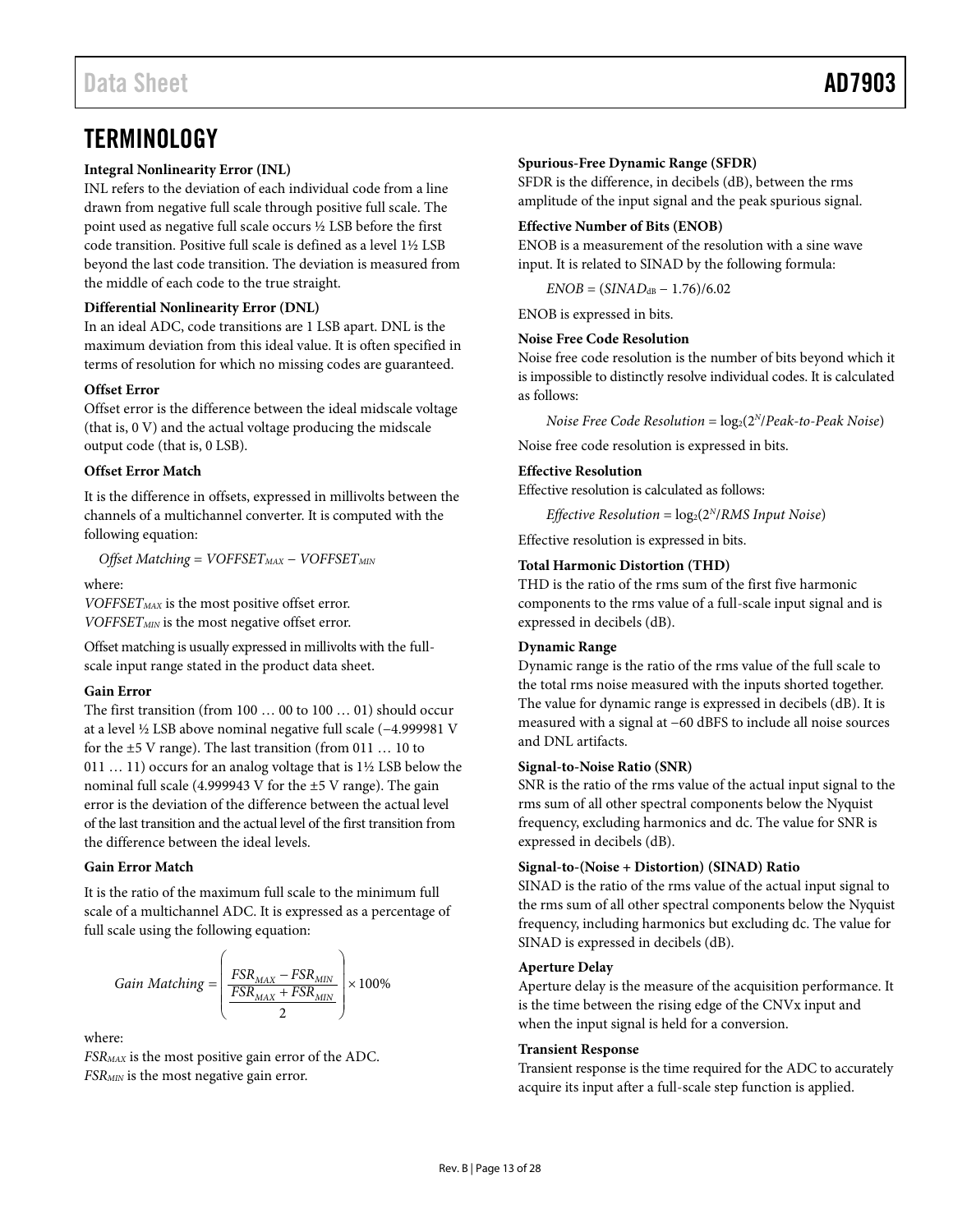## <span id="page-13-0"></span>THEORY OF OPERATION



#### <span id="page-13-3"></span><span id="page-13-1"></span>**CIRCUIT INFORMATION**

The [AD7903 i](http://www.analog.com/AD7903?doc=AD7903.pdf)s a fast, low power, precise, dual 16-bit ADC using a successive approximation architecture.

The [AD7903 i](http://www.analog.com/AD7903?doc=AD7903.pdf)s capable of simultaneously converting 1,000,000 samples per second (1 MSPS) and powers down between conversions. When operating at 10 kSPS, for example, it typically consumes 70 μW per ADC, making it ideal for battery-powered applications.

The [AD7903 p](http://www.analog.com/AD7903?doc=AD7903.pdf)rovides the user with an on-chip track-and-hold and does not exhibit any pipeline delay or latency, making it ideal for multichannel multiplexed applications.

The [AD7903](http://www.analog.com/AD7903?doc=AD7903.pdf) can be interfaced to any 1.8 V to 5 V digital logic family. It is available in a 20-lead QSOP that allows flexible configurations.

The device is pin-for-pin compatible with the pseudo differential, 16-bi[t AD7902.](http://www.analog.com/AD7902?doc=AD7903.pdf) 

#### <span id="page-13-2"></span>**CONVERTER OPERATION**

The [AD7903 i](http://www.analog.com/AD7903?doc=AD7903.pdf)s a dual successive approximation ADC based on a charge redistribution DAC[. Figure 31 s](#page-13-3)hows the simplified schematic of the ADC. The capacitive DAC consists of two identical arrays of 16 binary-weighted capacitors, which are connected to the two comparator inputs.

During the acquisition phase of each ADC, terminals of the array tied to the input of the comparator are connected to GND via SWx+ and SWx−. All independent switches are connected to the analog inputs. Therefore, the capacitor arrays are used as sampling capacitors and acquire the analog signal on the INx+ and INx− inputs. When the acquisition phase is complete and the CNVx input goes high, a conversion phase is initiated. When the conversion phase begins, SWx+ and SWx− are opened first. The two capacitor arrays are then disconnected from the inputs and connected to the GND input. Therefore, the differential voltage between the INx+ and INx− inputs, captured at the end of the acquisition phase, is applied to the comparator inputs, causing the comparator to become unbalanced. By switching each element of the capacitor array between GND and REFx,

the comparator input varies by binary-weighted voltage steps ( $V_{REF}/2$ ,  $V_{REF}/4$  ...  $V_{REF}/65,536$ ). The control logic toggles these switches, starting with the MSB, to bring the comparator back into a balanced condition. After the completion of this process, the part returns to the acquisition phase, and the control logic generates the ADC output code and a busy signal indicator.

Because the [AD7903 h](http://www.analog.com/AD7903?doc=AD7903.pdf)as an on-board conversion clock, the serial clock, SCKx, is not required for the conversion process.

#### **Transfer Functions**

The ideal transfer characteristic for th[e AD7903](http://www.analog.com/AD7903?doc=AD7903.pdf) is shown in [Figure 32 a](#page-13-4)n[d Table 7.](#page-13-5) 



Figure 32. ADC Ideal Transfer Function

<span id="page-13-5"></span><span id="page-13-4"></span>

| <b>Description</b> | Analog Input,<br>$V_{REF} = 5V$ | <b>Digital Output</b><br>Code (Hex) |
|--------------------|---------------------------------|-------------------------------------|
| $FSR - 1$ LSB      | +4.999962V                      | 0x7FFF <sup>1</sup>                 |
| Midscale $+1$ LSB  | $+38.15 \text{ }\mu\text{V}$    | 0x0001                              |
| Midscale           | 0V                              | 0x0000                              |
| Midscale $-1$ LSB  | $-38.15 \mu V$                  | 0xFFFF                              |
| $-FSR + 1 LSB$     | $-4.999962V$                    | 0x8001                              |
| $-FSR$             | $-5V$                           | 0x8000 <sup>2</sup>                 |

1 This is also the code for an overranged analog input (V<sub>IN+</sub> − V<sub>IN−</sub> above V<sub>REF</sub> − V<sub>GND</sub>).<br><sup>2</sup> This is also the code for an underranged analog input (V<sub>IN+ −</sub> V<sub>IN+</sub> helow V<sub>CND</sub>) <sup>2</sup> This is also the code for an underranged analog input (V<sub>IN+</sub> − V<sub>IN</sub>− below V<sub>GND</sub>).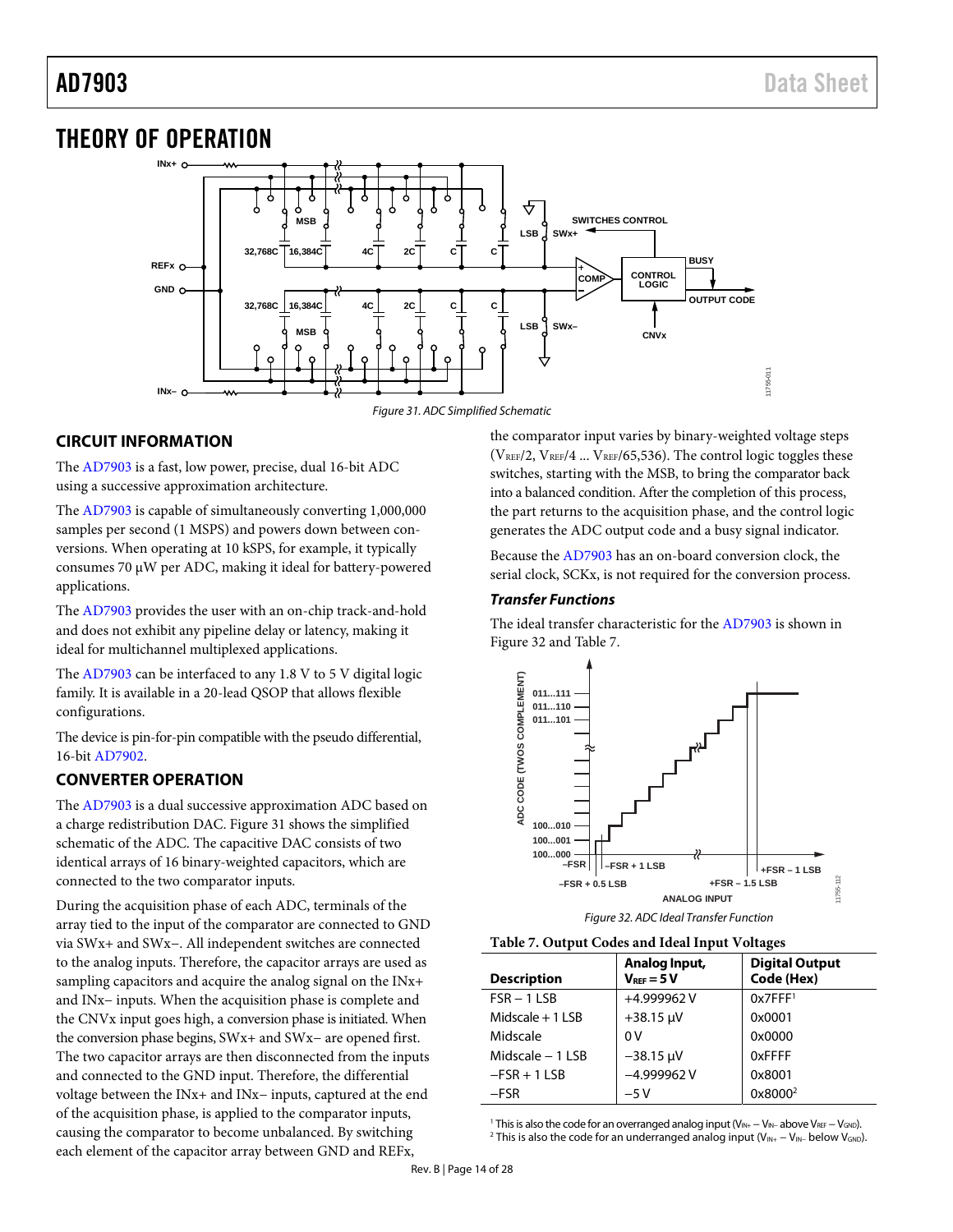### <span id="page-14-0"></span>**TYPICAL CONNECTION DIAGRAM**

[Figure 35 s](#page-14-2)hows an example of the recommended connection diagram for the [AD7903 w](http://www.analog.com/AD7903?doc=AD7903.pdf)hen multiple supplies are available.

#### <span id="page-14-1"></span>**ANALOG INPUTS**

[Figure 33 s](#page-14-3)hows an equivalent circuit of the input structure of the [AD7903.](http://www.analog.com/AD7903?doc=AD7903.pdf)

The two diodes, D1 and D2, provide ESD protection for the analog inputs, INx+ and INx−. The analog input signal must never exceed the reference input voltage ( $V_{REF}$ ) by more than 0.3 V. If the analog input signal exceeds this level, the diodes become forward biased and start conducting current. These diodes can handle a forward-biased current of 130 mA maximum. However, if the supplies of the input buffer (for example, the supplies of th[e ADA4841-1 i](http://www.analog.com/ADA4841-1?doc=AD7903.pdf)[n Figure 35\)](#page-14-2) are different from those of the  $V_{REF}$ , the analog input signal may eventually exceed the supply rails by more than 0.3 V. In such a case (for example, an input buffer with a short circuit), the current limitation can be used to protect the device.



Figure 33. Equivalent Analog Input Circuit

<span id="page-14-3"></span>The analog input structure allows for the sampling of the differential signal between INx+ and INx−. By using these differential inputs, signals common to both inputs, and within the allowable common-mode input range, are rejected.



During the acquisition phase, the impedance of the analog inputs (INx+ or INx−) can be modeled as a parallel combination of the C<sub>PIN</sub> capacitor and the network formed by the series connection of  $R_{IN}$  and  $C_{IN}$ . C<sub>PIN</sub> is primarily the pin capacitance.  $R_{IN}$  is typically 400  $Ω$  and is a lumped component composed of serial resistors and the on resistance of the switches.  $C_{IN}$  is typically 30 pF and is mainly the ADC sampling capacitor.

During the sampling phase, where the switches are closed, the input impedance is limited to  $C_{PN}$ . R<sub>IN</sub> and  $C_{IN}$  make a one-pole, low-pass filter that reduces undesirable aliasing effects and limits noise.

When the source impedance of the driving circuit is low, the [AD7903 c](http://www.analog.com/AD7903?doc=AD7903.pdf)an be driven directly. Large source impedances significantly affect the ac performance, especially THD. The dc performances are less sensitive to the input impedance. The maximum source impedance depends on the amount of THD that can be tolerated. The THD degrades as a function of the source impedance and the maximum input frequency.

11755-013

1755-013



<span id="page-14-2"></span>**4OPTIONAL FILTER. SEE THE ANALOG INPUTS SECTION.**

Figure 35. Typical Application Diagram with Multiple Supplies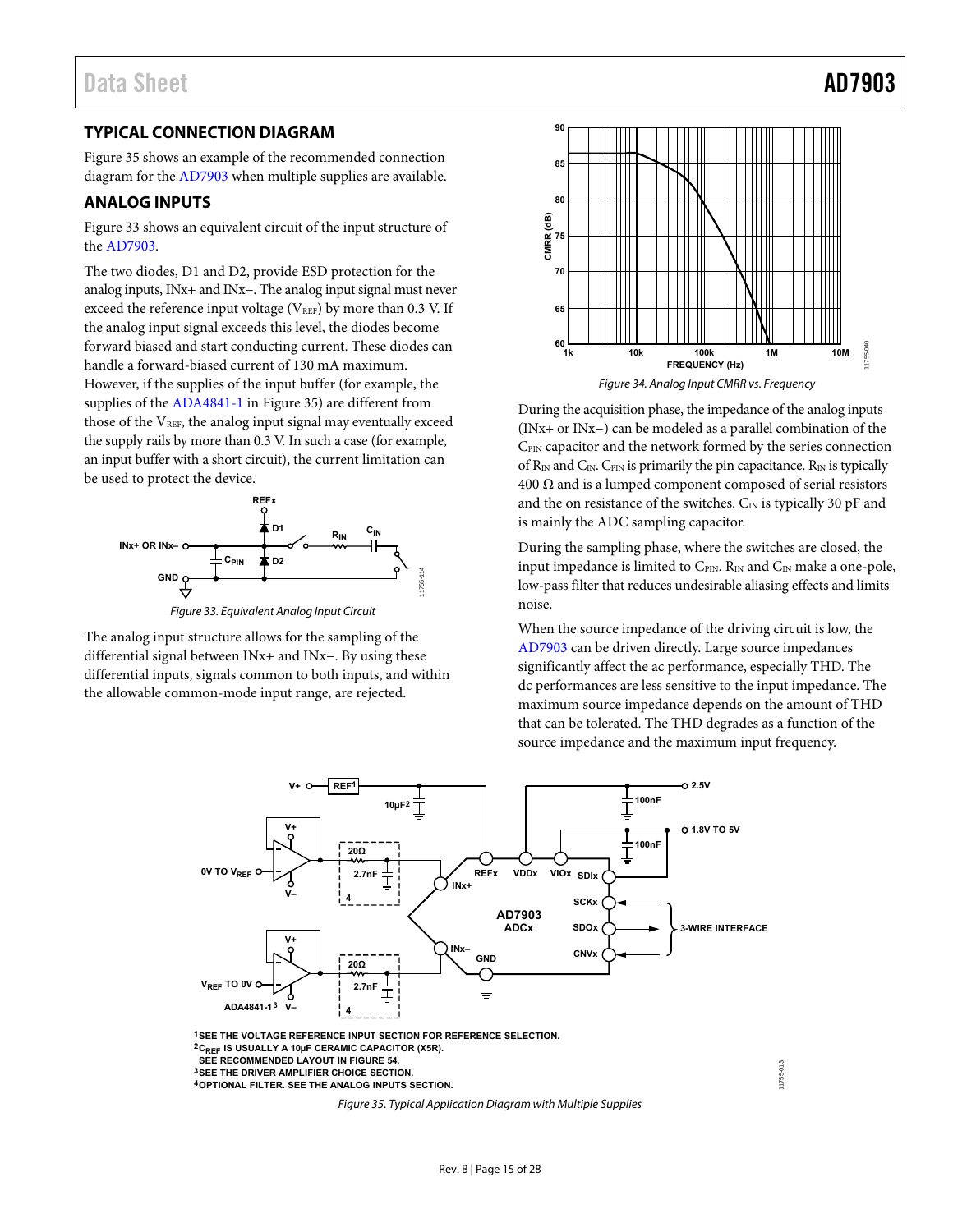#### <span id="page-15-0"></span>**DRIVER AMPLIFIER CHOICE**

Although th[e AD7903](http://www.analog.com/AD7903?doc=AD7903.pdf) is easy to drive, the driver amplifier must meet the following requirements:

The noise generated by the driver amplifier must be kept as low as possible to preserve the SNR and transition noise performance of the [AD7903.](http://www.analog.com/AD7903?doc=AD7903.pdf) The noise from the driver is filtered by the one-pole, low-pass filter of the [AD7903](http://www.analog.com/AD7903?doc=AD7903.pdf) analog input circuit, made by  $R_{IN}$  and  $C_{IN}$  or by the external filter, if one is used. Because the typical noise of the [AD7903](http://www.analog.com/AD7903?doc=AD7903.pdf) is 40 µV rms, the SNR degradation due to the amplifier is

$$
SNR_{LOSS} = 20 \log \left( \frac{40}{\sqrt{40^2 + \frac{\pi}{2} f_{-3dB} (Ne_N)^2}} \right)
$$

where:

*f−3dB* is the input bandwidth, in megahertz, of the [AD7903](http://www.analog.com/AD7903?doc=AD7903.pdf) (10 MHz) or the cutoff frequency of the input filter, if one is used.

*N* is the noise gain of the amplifier (for example, gain  $= 1$ in buffer configuration; see [Figure 35\)](#page-14-2).

*eN* is the equivalent input noise voltage of the op amp, in  $nV/\sqrt{Hz}$ .

- For ac applications, the driver must have a THD performance that is commensurate with the [AD7903.](http://www.analog.com/AD7903?doc=AD7903.pdf)
- For multichannel, multiplexed applications, the driver amplifier and the [AD7903](http://www.analog.com/AD7903?doc=AD7903.pdf) analog input circuit must settle for a full-scale step onto the capacitor array at a 16-bit level (0.0015%, 15 ppm). In the amplifier data sheet, settling at 0.1% to 0.01% is more commonly specified. This may differ significantly from the settling time at a 16-bit level. Be sure to verify the settling time prior to driver selection.

| <b>Amplifier</b> | <b>Typical Application</b>                        |  |  |
|------------------|---------------------------------------------------|--|--|
| ADA4941-1        | Very low noise, low power, single to differential |  |  |
| ADA4841-x        | Very low noise, small, and low power              |  |  |
| AD8021           | Very low noise and high frequency                 |  |  |
| AD8022           | Low noise and high frequency                      |  |  |
| <b>OP184</b>     | Low power, low noise, and low frequency           |  |  |
| AD8655           | 5 V single supply, low noise                      |  |  |
| AD8605, AD8615   | 5 V single supply, low power                      |  |  |

#### **Table 8. Recommended Driver Amplifiers**

#### <span id="page-15-1"></span>**SINGLE-TO-DIFFERENTIAL DRIVER**

For applications using a single-ended analog signal, either bipolar or unipolar, the [ADA4941-1](http://www.analog.com/ADA4941-1?doc=AD7903.pdf) single-ended-to-differential driver allows a differential input to the device. The schematic is shown in [Figure 36.](#page-15-2)

R1 and R2 set the attenuation ratio between the input range and the ADC range ( $V_{REF}$ ). R1, R2, and  $C_F$  are chosen depending on the desired input resistance, signal bandwidth, antialiasing, and noise contribution. For example, for the ±10 V range with a 4 kΩ impedance,  $R1 = 4 kΩ$  and  $R2 = 1 kΩ$ .

R3 and R4 set the common mode on the INx− input, and R5 and R6 set the common mode on the INx+ input of the ADC. The common mode must be close to VREF/2. For example, for the  $\pm 10$  V range with a single supply, R3 = 8.45 kΩ, R4 = 11.8 kΩ, R5 = 10.5 k $\Omega$ , and R6 = 9.76 k $\Omega$ .



<span id="page-15-2"></span>*Figure 36. Single-Ended-to-Differential Driver Circuit*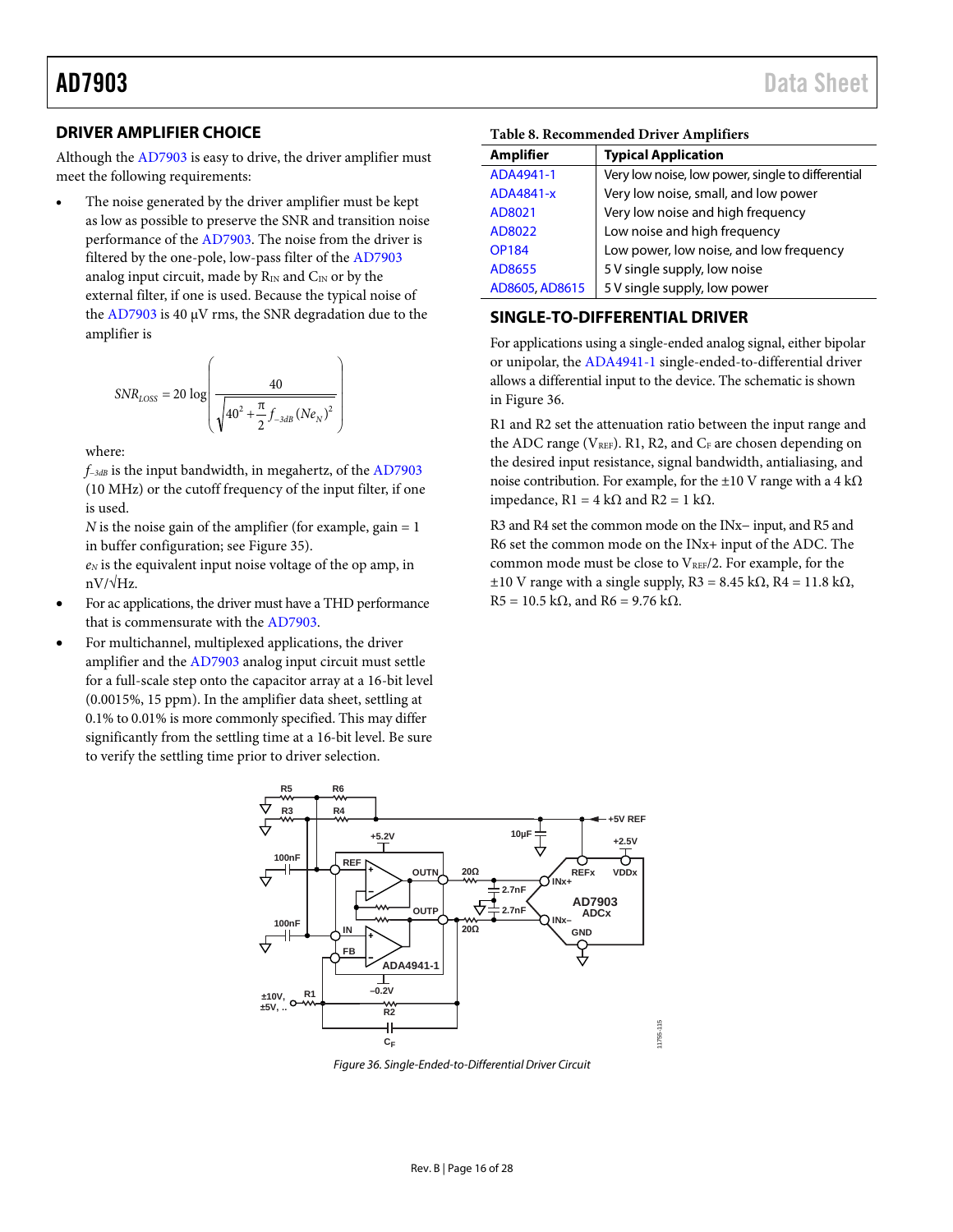### <span id="page-16-0"></span>**VOLTAGE REFERENCE INPUT**

The [AD7903](http://www.analog.com/AD7903?doc=AD7903.pdf) voltage reference input, REF, has a dynamic input impedance and must therefore be driven by a low impedance source with efficient decoupling between the REFx and GND pins, as explained in the [Layout](#page-25-0) section.

When REF is driven by a very low impedance source (for example, a reference buffer using the [AD8031](http://www.analog.com/AD8031?doc=AD7903.pdf) or th[e AD8605\)](http://www.analog.com/AD8605?doc=AD7903.pdf), a 10 µF (X5R, 0805 size) ceramic chip capacitor is appropriate for optimum performance.

If an unbuffered reference voltage is used, the decoupling value depends on the reference used. For instance, a 22 µF (X5R, 1206 size) ceramic chip capacitor is appropriate for optimum performance using a low temperature drif[t ADR43x](http://www.analog.com/ADR43?doc=AD7903.pdf) reference.

If desired, a reference decoupling capacitor with values as small as 2.2 µF can be used with a minimal impact on performance, especially DNL.

Regardless, there is no need for an additional lower value ceramic decoupling capacitor (for example, 100 nF) between the REFx and GND pins.

### <span id="page-16-1"></span>**POWER SUPPLY**

Th[e AD7903](http://www.analog.com/AD7903?doc=AD7903.pdf) uses two power supply pins per ADC: a core supply (VDDx) and a digital input/output interface supply (VIOx). VIOx allows direct interface with any logic between 1.8 V and 5.5 V. To reduce the number of supplies needed, VIOx and VDDx can be tied together. Th[e AD7903](http://www.analog.com/AD7903?doc=AD7903.pdf) is independent of power supply sequencing between VIOx and VDDx. Additionally, it is very insensitive to power supply variations over a wide frequency range, as shown in [Figure 37.](#page-16-3)



*Figure 37. PSRR vs. Frequency*

<span id="page-16-3"></span>The [AD7903](http://www.analog.com/AD7903?doc=AD7903.pdf) powers down automatically at the end of each conversion phase; therefore, the power scales linearly with the sampling rate. This makes the part ideal for low sampling rates (of even a few hertz) and low battery-powered applications.



#### *Figure 38. Operating Currents per ADC vs. Sampling Rate*

### <span id="page-16-2"></span>**DIGITAL INTERFACE**

Although th[e AD7903](http://www.analog.com/AD7903?doc=AD7903.pdf) has a reduced number of pins, it offers flexibility in its serial interface modes.

When in CS mode, th[e AD7903](http://www.analog.com/AD7903?doc=AD7903.pdf) is compatible with SPI, QSPI, digital hosts, and DSPs. In this mode, th[e AD7903](http://www.analog.com/AD7903?doc=AD7903.pdf) can use either a 3-wire or 4-wire interface. A 3-wire interface using the CNVx, SCKx, and SDOx signals minimizes wiring connections useful, for instance, in isolated applications. A 4-wire interface using the SDIx, CNVx, SCKx, and SDOx signals allows CNVx, which initiates the conversions, to be independent of the readback timing (SDIx). This is useful in low jitter sampling or simultaneous sampling applications.

When in chain mode, the [AD7903](http://www.analog.com/AD7903?doc=AD7903.pdf) provides a daisy-chain feature using the SDIx input for cascading multiple ADCs on a single data line similar to a shift register. With the [AD7903](http://www.analog.com/AD7903?doc=AD7903.pdf) housing two ADCs in one package, chain mode can be utilized to acquire data from both ADCs while using only one set of 4-wire user interface signals.

The mode in which the device operates depends on the SDIx level when the CNVx rising edge occurs.  $\overline{\text{CS}}$  mode is selected if SDIx is high, and chain mode is selected if SDIx is low. The SDIx hold time is such that when SDIx and CNVx are connected together, chain mode is always selected.

In either mode, the [AD7903](http://www.analog.com/AD7903?doc=AD7903.pdf) offers the option of forcing a start bit in front of the data bits. This start bit can be used as a busy signal indicator to interrupt the digital host and trigger the data reading. Otherwise, without a busy indicator, the user must time out the maximum conversion time prior to readback.

The busy indicator feature is enabled as follows:

- In CS mode if CNVx or SDIx is low when the ADC conversion ends (se[e Figure 42](#page-18-0) and [Figure 46\)](#page-20-0).
- In chain mode if SCKx is high during the CNVx rising edge (see [Figure 50\)](#page-22-0).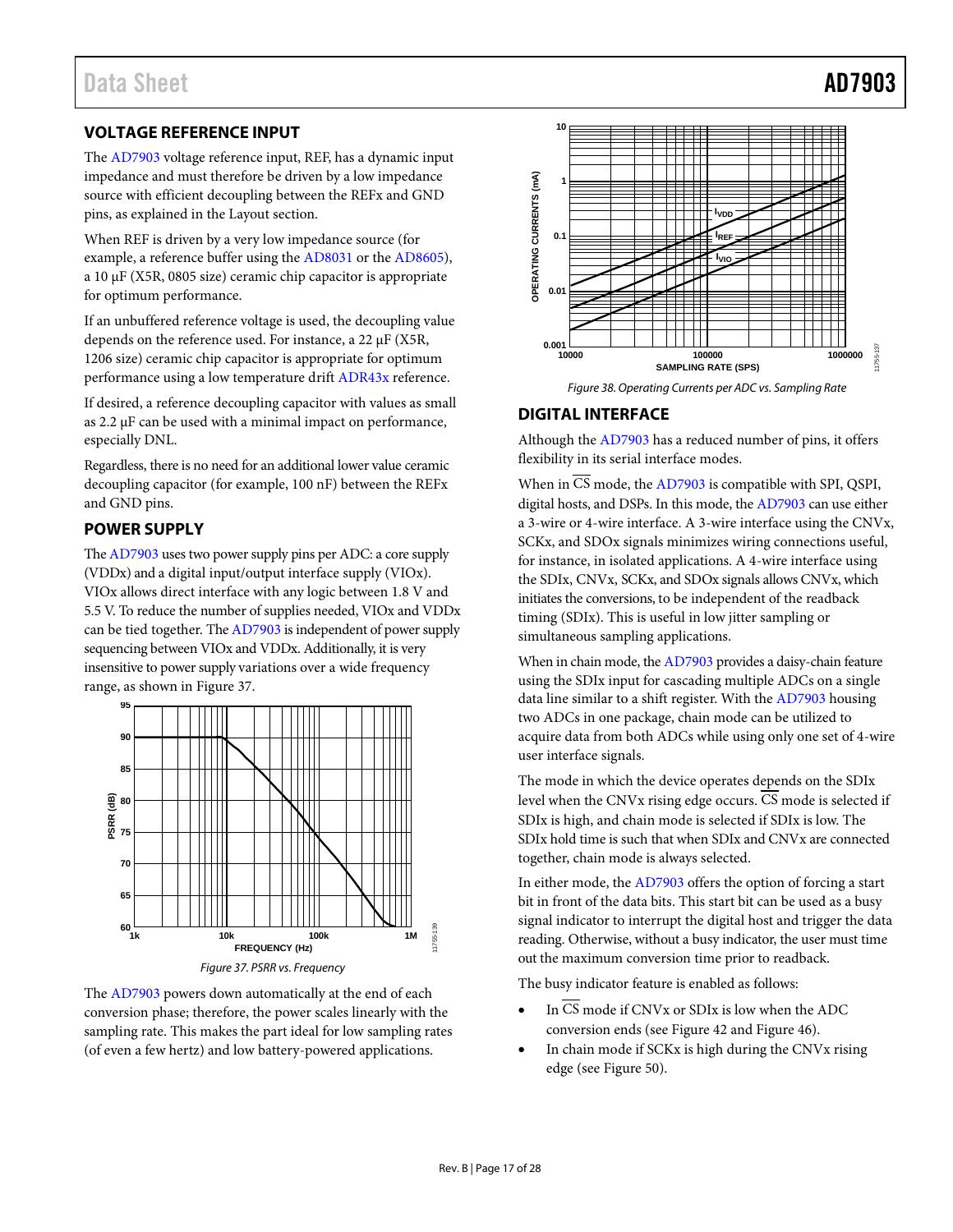### <span id="page-17-0"></span>**CS MODE**

### **CS Mode, 3-Wire Interface Without Busy Indicator**

CS mode, using a 3-wire interface without a busy indicator, is usually used when a singl[e AD7903](http://www.analog.com/AD7903?doc=AD7903.pdf) is connected to a SPIcompatible digital host.

The connection diagram is shown in [Figure 39,](#page-17-1) and the corresponding timing diagram is shown in [Figure 40.](#page-17-2) 

With SDIx tied to VIOx, a rising edge on CNVx initiates a conversion, selects  $\overline{CS}$  mode, and forces SDOx to high impedance. When a conversion is initiated, it continues until completion, irrespective of the state of CNVx. This can be useful, for instance, to bring CNVx low to select other SPI devices, such as analog multiplexers.

However, to avoid generation of the busy signal indicator, CNVx must be returned high before the minimum conversion time elapses and then held high for the maximum possible conversion time. When the conversion is complete, the [AD7903](http://www.analog.com/AD7903?doc=AD7903.pdf) enters the acquisition phase and powers down. When CNVx goes low, the MSB is automatically output onto SDOx. The remaining data bits are clocked by subsequent SCKx falling edges. The data is valid on both SCKx edges. Although the rising edge can be used to capture the data, a digital host using the falling edge of SCKx allows a faster reading rate, provided that it has an acceptable hold time. After the  $16<sup>th</sup>$  SCKx falling edge or when CNVx goes high (whichever occurs first), SDOx returns to high impedance.



Figure 39. CS Mode, 3-Wire Interface Without Busy Indicator Connection Diagram (SDIx High)

<span id="page-17-1"></span>

<span id="page-17-2"></span>Figure 40.  $\overline{CS}$  Mode, 3-Wire Interface Without Busy Indicator Serial Interface Timing (SDI High)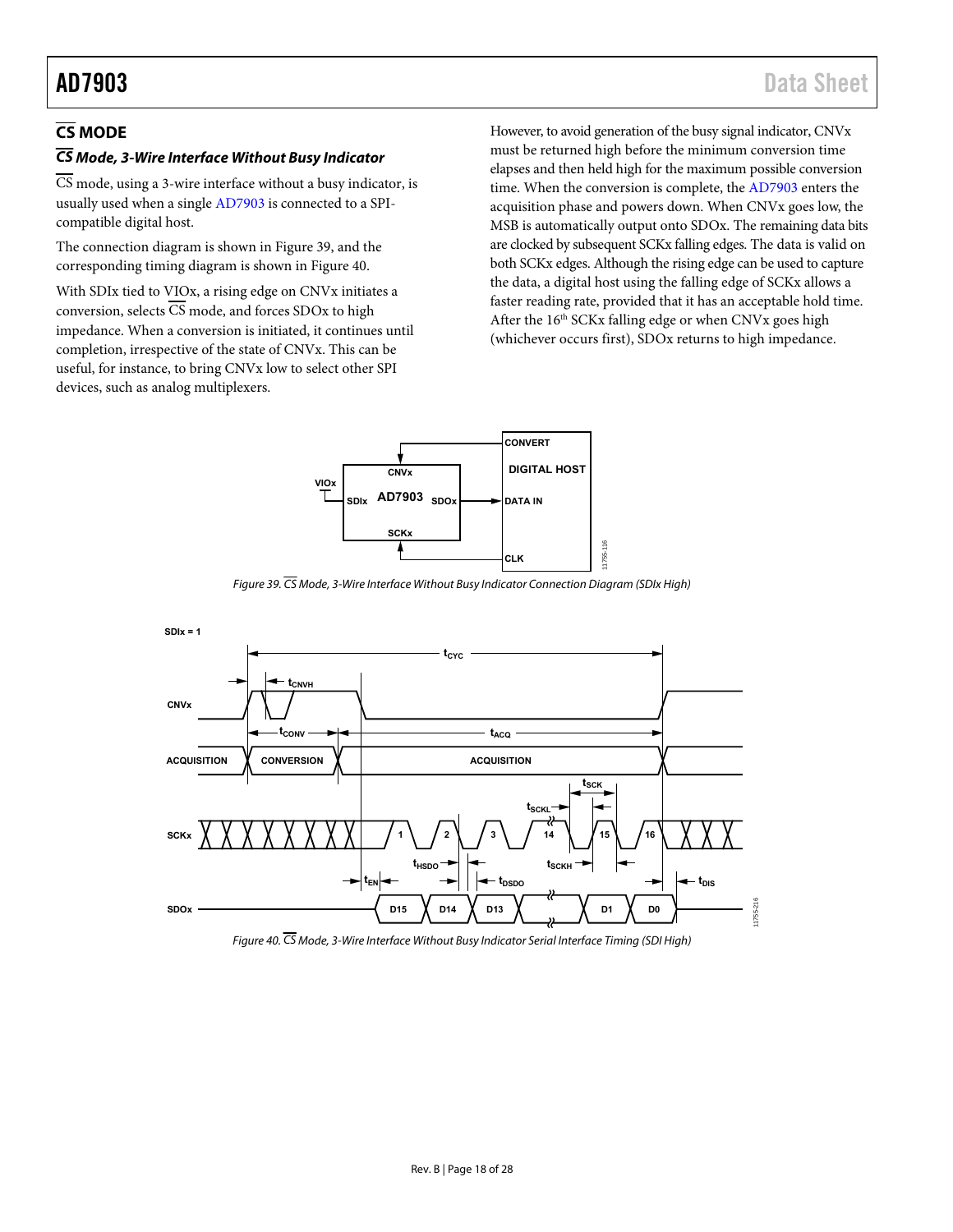#### **CS Mode, 3-Wire Interface with Busy Indicator**

 $\overline{CS}$  mode, using a 3-wire interface with a busy indicator, is usually used when a singl[e AD7903](http://www.analog.com/AD7903?doc=AD7903.pdf) is connected to an SPIcompatible digital host having an interrupt input.

The connection diagram is shown in [Figure 41,](#page-18-1) and the corresponding timing is shown in [Figure 42.](#page-18-0) 

With SDIx tied to VIOx, a rising edge on CNVx initiates a conversion, selects  $\overline{\text{CS}}$  mode, and forces SDOx to high impedance. SDOx is maintained in high impedance until the completion of the conversion, irrespective of the state of CNVx. Prior to the minimum conversion time, CNVx can be used to select other SPI devices, such as analog multiplexers, but CNVx must be returned low before the minimum conversion time elapses and then held low for the maximum possible conversion time to guarantee the generation of the busy signal indicator.

When the conversion is complete, SDO goes from high impedance to low impedance. With a pull-up on the SDOx line, this transition can be used as an interrupt signal to initiate the data reading controlled by the digital host. Th[e AD7903](http://www.analog.com/AD7903?doc=AD7903.pdf) then enters the acquisition phase and powers down. The data bits are then clocked out, MSB first, by subsequent SCKx falling edges. The data is valid on both SCKx edges. Although the rising edge can be used to capture the data, a digital host using the SCKx falling edge allows a faster reading rate, provided that it has an acceptable hold time. After the optional  $17<sup>th</sup>$  SCKx falling edge or when CNVx goes high (whichever occurs first), SDOx returns to high impedance.

If multiple ADCs are selected at the same time, the SDOx output pin handles this contention without damage or induced latch-up. Meanwhile, it is recommended that this contention be kept as short as possible to limit extra power dissipation.



Figure 41. CS Mode, 3-Wire Interface with Busy Indicator Connection Diagram (SDIx High)

<span id="page-18-1"></span>

<span id="page-18-0"></span>Figure 42. CS Mode, 3-Wire Interface with Busy Indicator Serial Interface Timing (SDIx High)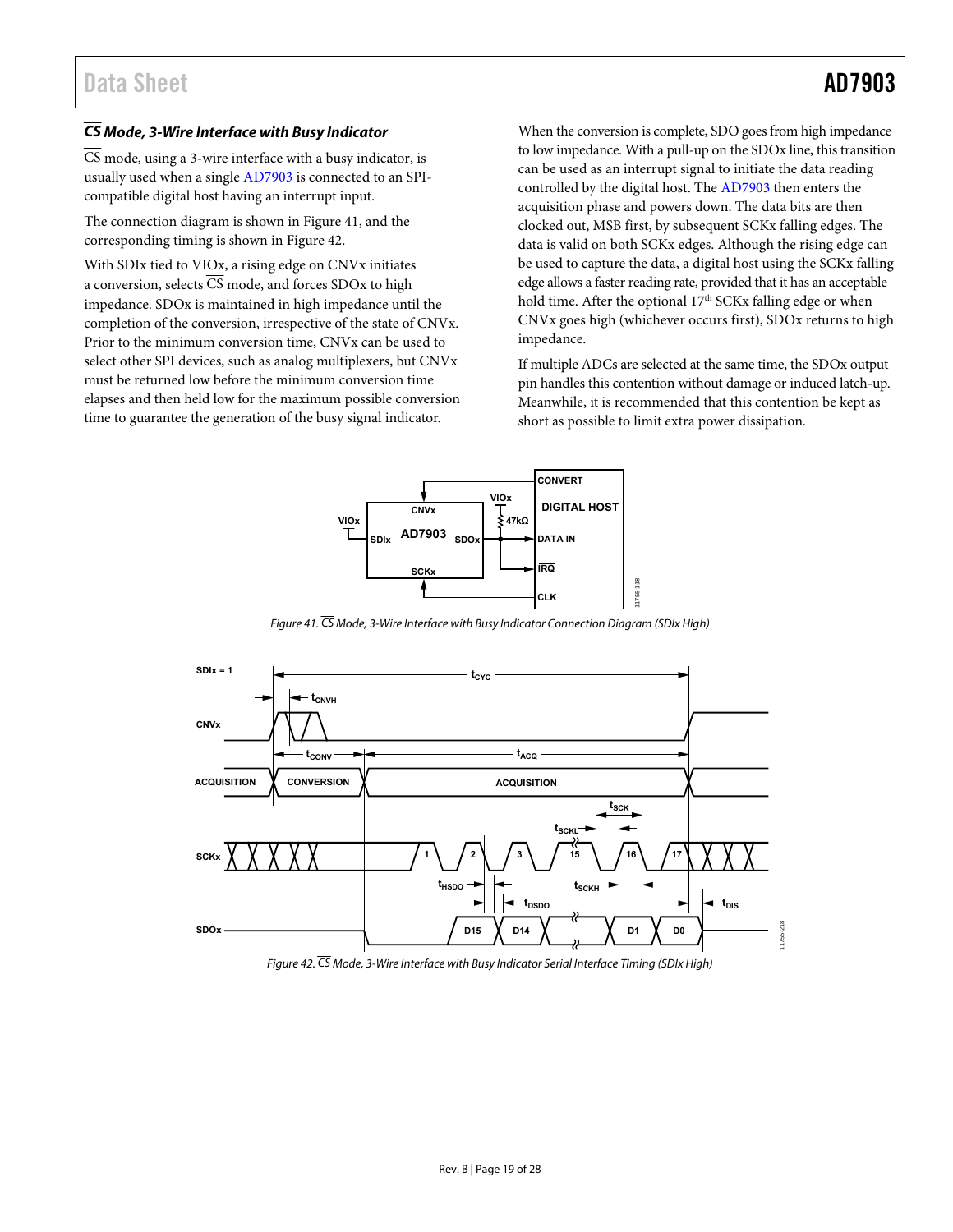### **CS Mode, 4-Wire Interface Without Busy Indicator**

 $\overline{\text{CS}}$  mode, using a 4-wire interface without a busy indicator, is usually used when both ADCs within the [AD7903](http://www.analog.com/AD7903?doc=AD7903.pdf) are connected to a SPI-compatible digital host.

See [Figure 43 f](#page-19-0)or a[n AD7903](http://www.analog.com/AD7903?doc=AD7903.pdf) connection diagram example. The corresponding timing diagram is shown i[n Figure 44.](#page-19-1) 

With SDIx high, a rising edge on CNVx initiates a conversion, selects  $\overline{CS}$  mode, and forces SDOx to high impedance. In this mode, CNVx must be held high during the conversion phase and the subsequent data readback. (If SDIx and CNVx are low, SDOx is driven low.) Prior to the minimum conversion time, SDIx can be used to select other SPI devices, such as analog multiplexers, but SDIx must be returned high before the

minimum conversion time elapses and then held high for the maximum possible conversion time to avoid the generation of the busy signal indicator. When the conversion is complete, the [AD7903 e](http://www.analog.com/AD7903?doc=AD7903.pdf)nters the acquisition phase and powers down. Each ADC result can be read by bringing its respective SDIx input low, which consequently outputs the MSB onto SDOx. The remaining data bits are then clocked by subsequent SCKx falling edges. The data is valid on both SCKx edges. Although the rising edge can be used to capture the data, a digital host using the SCKx falling edge allows a faster reading rate, provided it has an acceptable hold time. After the  $16<sup>th</sup>$  SCKx falling edge or when SDIx goes high (whichever occurs first), SDOx returns to high impedance, and another ADC result can be read.



Figure 43.  $\overline{\text{CS}}$  Mode, 4-Wire Interface Without Busy Indicator Connection Diagram

<span id="page-19-0"></span>

<span id="page-19-1"></span>Figure 44.  $\overline{\text{CS}}$  Mode, 4-Wire Interface Without Busy Indicator Serial Interface Timing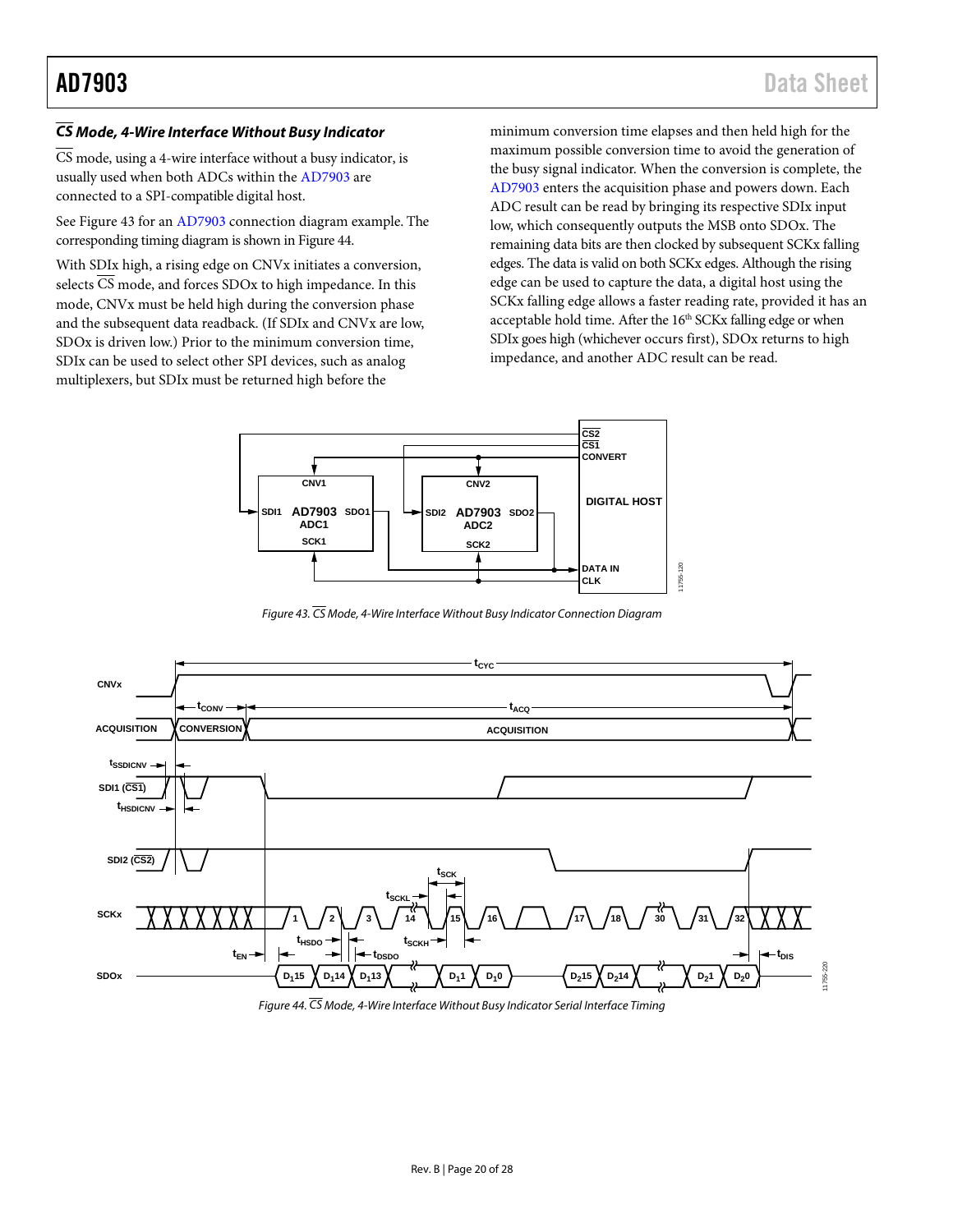#### **CS Mode, 4-Wire Interface with Busy Indicator**

 $\overline{CS}$  mode, using a 4-wire interface with a busy indicator, is usually used when a[n AD7903](http://www.analog.com/AD7903?doc=AD7903.pdf) is connected to a SPI-compatible digital host with an interrupt input. This  $\overline{CS}$  mode is also used when it is desirable to keep CNVx, which is used to sample the analog input, independent of the signal that is used to select the data reading. This independence is particularly important in applications where low jitter on CNVx is desired.

The connection diagram is shown in [Figure 45,](#page-20-1) and the corresponding timing is given i[n Figure 46.](#page-20-0) 

With SDIx high, a rising edge on CNVx initiates a conversion, selects CS mode, and forces SDOx to high impedance. In this mode, CNVx must be held high during the conversion phase and the subsequent data readback. (If SDIx and CNVx are low, SDOx is driven low.) Prior to the minimum conversion time,

SDIx can be used to select other SPI devices, such as analog multiplexers, but SDIx must be returned low before the minimum conversion time elapses and then held low for the maximum possible conversion time to guarantee the generation of the busy signal indicator. When the conversion is complete, SDOx goes from high impedance to low impedance. With a pull-up on the SDOx line, this transition can be used as an interrupt signal to initiate the data readback controlled by the digital host. The [AD7903 t](http://www.analog.com/AD7903?doc=AD7903.pdf)hen enters the acquisition phase and powers down. The data bits are then clocked out, MSB first, by subsequent SCKx falling edges. The data is valid on both SCKx edges. Although the rising edge can be used to capture the data, a digital host using the SCKx falling edge allows a faster reading rate, provided that it has an acceptable hold time. After the optional 17th SCKx falling edge or SDIx going high (whichever occurs first), SDOx returns to high impedance.



Figure 45. CS Mode, 4-Wire Interface with Busy Indicator Connection Diagram

<span id="page-20-1"></span>

<span id="page-20-0"></span>Figure 46. CS Mode, 4-Wire Interface with Busy Indicator Serial Interface Timing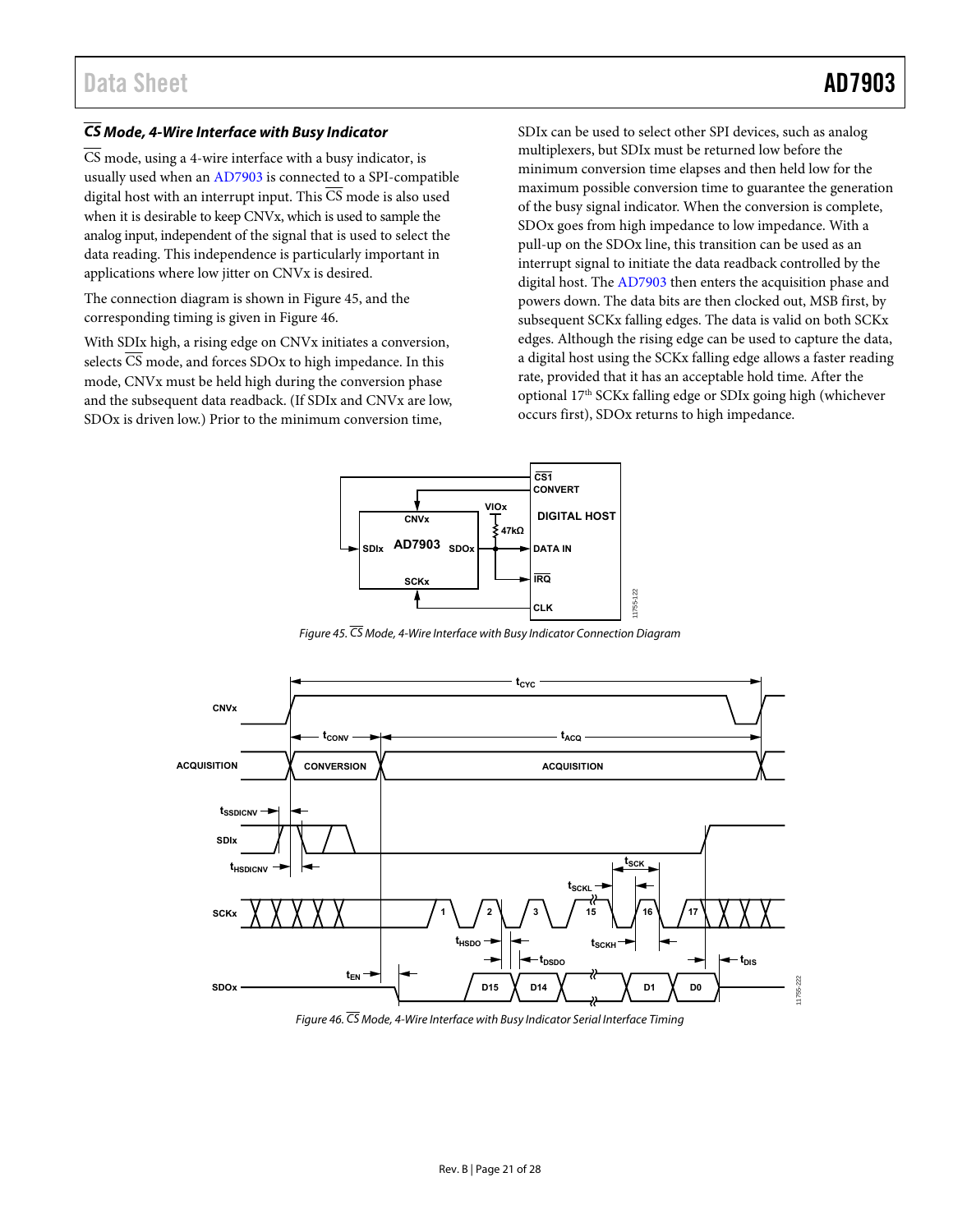### <span id="page-21-0"></span>**CHAIN MODE**

#### **Chain Mode Without Busy Indicator**

Chain mode without a busy indicator can be used to daisychain both ADCs within a[n AD7903 o](http://www.analog.com/AD7903?doc=AD7903.pdf)n a 3-wire serial interface. This feature is useful for reducing component count and wiring connections, for example, in isolated multiconverter applications or for systems with a limited interfacing capacity. Data readback is analogous to clocking a shift register.

See [Figure 47 f](#page-21-1)or a connection diagram example using both ADCs in an [AD7903.](http://www.analog.com/AD7903?doc=AD7903.pdf) The corresponding timing is shown in [Figure 48.](#page-21-2) 

When SDIx and CNVx are low, SDOx is driven low. With SCKx low, a rising edge on CNVx initiates a conversion, selects chain mode, and disables the busy indicator. In this mode, CNVx is

held high during the conversion phase and the subsequent data readback. When the conversion is complete, the MSB is output onto SDOx and th[e AD7903](http://www.analog.com/AD7903?doc=AD7903.pdf) enters the acquisition phase and powers down. The remaining data bits stored in the internal shift register are clocked by subsequent SCKx falling edges. For each ADC, SDIx feeds the input of the internal shift register and is clocked by the SCKx falling edge. Each ADC in the chain outputs its data MSB first, and  $16 \times N$  clocks are required to read back the N ADCs. The data is valid on both SCKx edges. Although the rising edge can be used to capture the data, a digital host using the SCKx falling edge allows a faster reading rate and, consequently, mor[e AD7903 d](http://www.analog.com/AD7903?doc=AD7903.pdf)evices in the chain, provided that the digital host has an acceptable hold time. The maximum conversion rate may be reduced due to the total readback time.



Figure 47. Chain Mode Without Busy Indicator Connection Diagram

<span id="page-21-1"></span>

<span id="page-21-2"></span>Figure 48. Chain Mode Without Busy Indicator Serial Interface Timing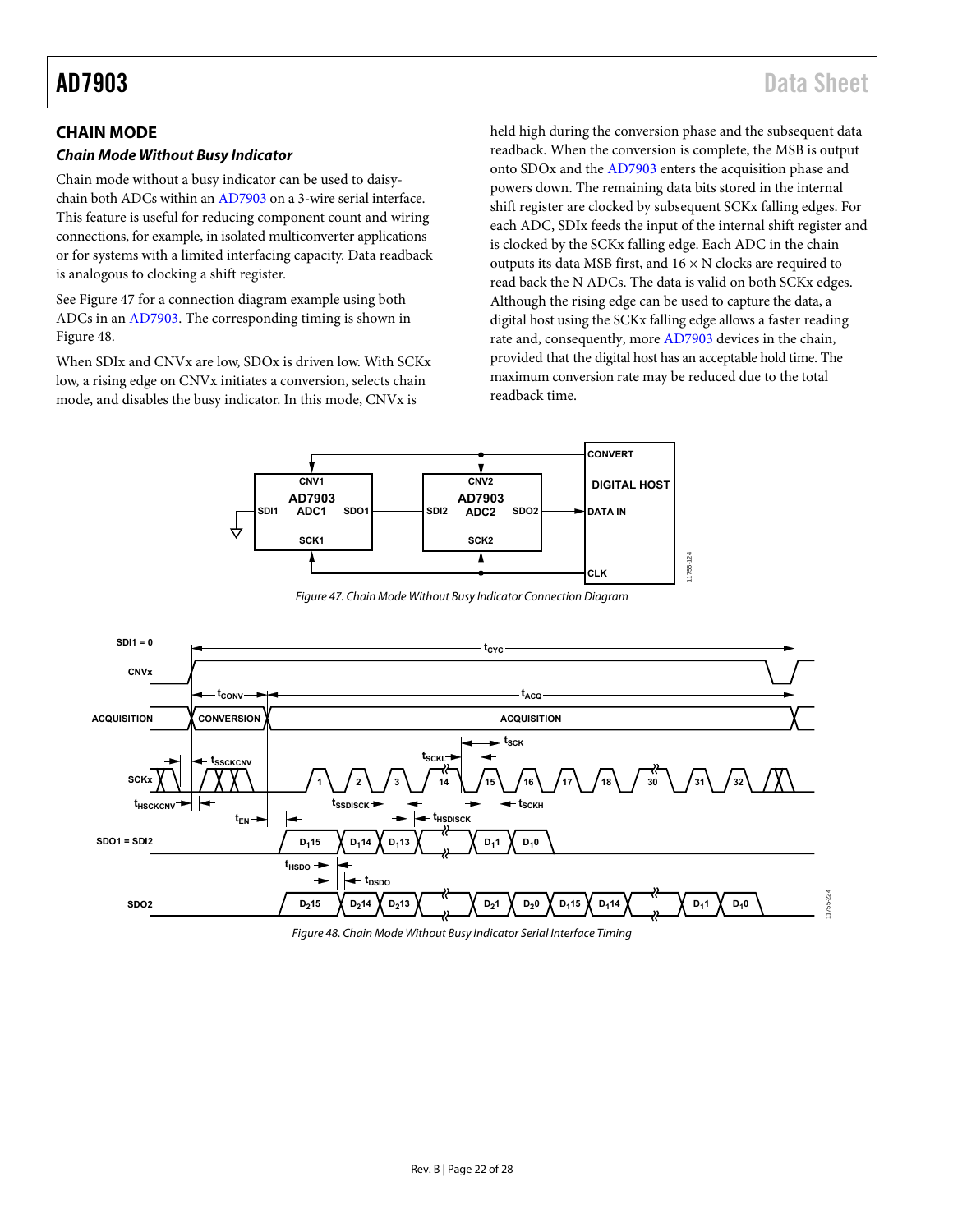#### **Chain Mode with Busy Indicator**

Chain mode with a busy indicator can also be used to daisychain both ADCs within an [AD7903 o](http://www.analog.com/AD7903?doc=AD7903.pdf)n a 3-wire serial interface while providing a busy indicator. This feature is useful for reducing component count and wiring connections, for example, in isolated multiconverter applications or for systems with limited interfacing capacity. Data readback is analogous to clocking a shift register.

See [Figure 49 f](#page-22-1)or a connection diagram example using three [AD7903 A](http://www.analog.com/AD7903?doc=AD7903.pdf)DCs. The corresponding timing is shown i[n Figure 50.](#page-22-0) 

When SDIx and CNVx are low, SDOx is driven low. With SCKx high, a rising edge on CNVx initiates a conversion, selects chain mode, and enables the busy indicator feature. In this mode, CNVx is held high during the conversion phase and the subsequent data readback. When all ADCs in the chain have completed their

conversions, the SDOx pin of the ADC closest to the digital host (see the ADC labeled ADCx in the [AD7903 B](http://www.analog.com/AD7903?doc=AD7903.pdf) box i[n Figure 49\)](#page-22-1) is driven high. This transition on SDOx can be used as a busy indicator to trigger the data readback controlled by the digital host. Th[e AD7903 t](http://www.analog.com/AD7903?doc=AD7903.pdf)hen enters the acquisition phase and powers down. The data bits stored in the internal shift register are clocked out, MSB first, by subsequent SCKx falling edges. For each ADC, SDIx feeds the input of the internal shift register and is clocked by the SCKx falling edge. Each ADC in the chain outputs its data MSB first, and  $16 \times N + 1$  clocks are required to read back the N ADCs. Although the rising edge can be used to capture the data, a digital host using the SCKx falling edge allows a faster reading rate and, consequently, more ADCs in the chain, provided that the digital host has an acceptable hold time.

<span id="page-22-1"></span>

<span id="page-22-0"></span>Figure 50. Chain Mode with Busy Indicator Serial Interface Timing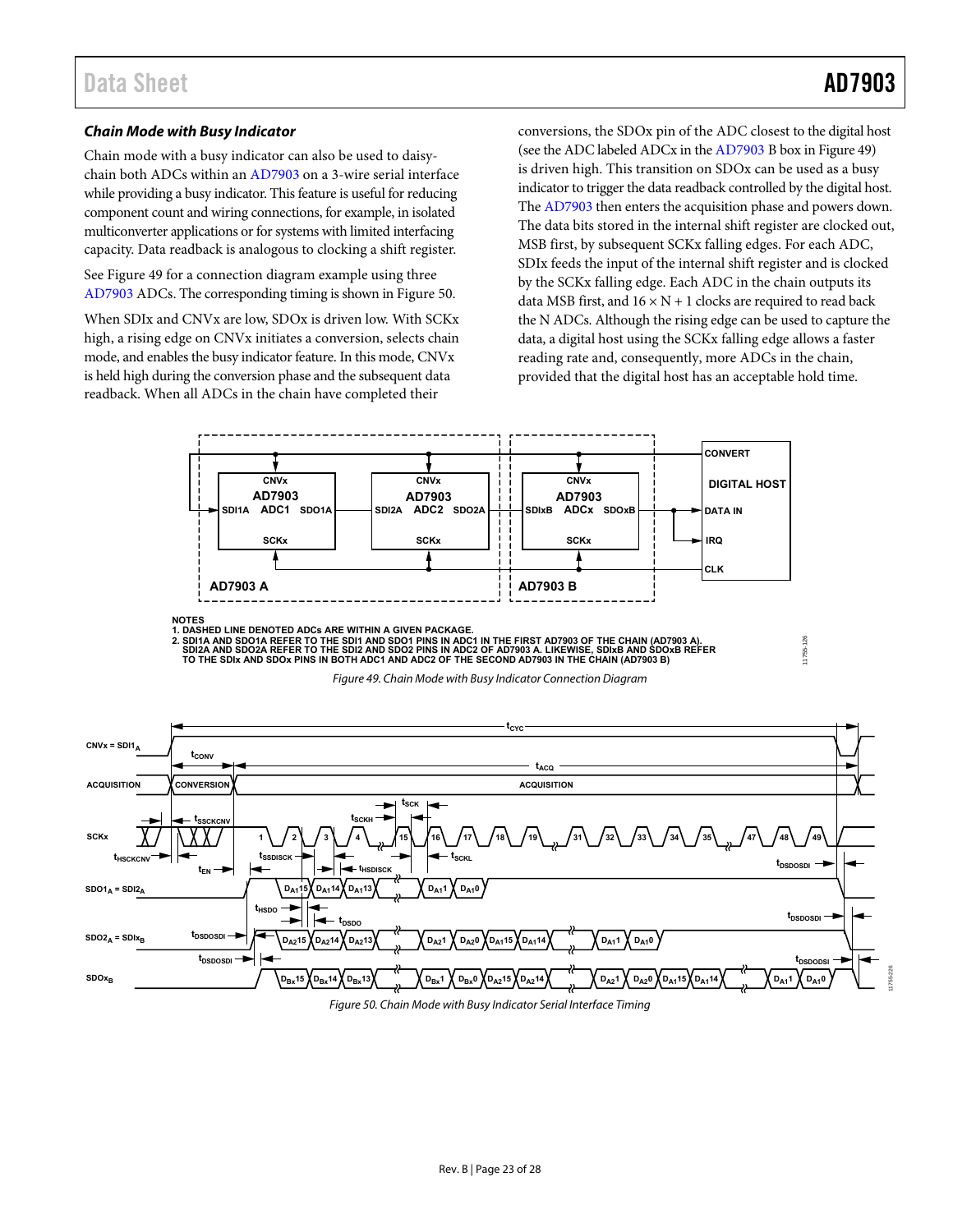## <span id="page-23-0"></span>APPLICATIONS INFORMATION

### <span id="page-23-1"></span>**SIMULTANEOUS SAMPLING**

By having two unique user interfaces, the [AD7903](http://www.analog.com/AD7903?doc=AD7903.pdf) provides maximum flexibility with respect to how conversion results are accessed from the device. Th[e AD7903](http://www.analog.com/AD7903?doc=AD7903.pdf) provides an option for the two user interfaces to share the convert start (CNVx) signal from the digital host, creating a 2-channel, simultaneous sampling device. In applications such as control applications, where latency between the sampling instant and the availability of results in the digital host is critical, it is recommended that th[e AD7903](http://www.analog.com/AD7903?doc=AD7903.pdf) be configured as shown i[n Figure 51.](#page-23-2) This configuration allows simultaneous data reads, in addition to simultaneous sampling. However, this configuration also requires an additional data input pin on the digital host. This scenario allows the fastest throughput because it requires only 15 or 16 SCKx falling edges (depending on the status of the busy indicator) to acquire data from the ADC.

Alternatively, for applications where simultaneous sampling is required but pins on the digital host are limited, the two user interfaces on the [AD7903](http://www.analog.com/AD7903?doc=AD7903.pdf) can be connected in one of the daisychain configurations shown i[n Figure 47](#page-21-1) an[d Figure 49.](#page-22-1) This daisy chaining allows the user to implement simultaneous sampling functionality while requiring only one digital host input pin. This scenario requires 31 or 32 SCKx falling edges (depending on the status of the busy indicator) to acquire data from the ADC.

[Figure 51](#page-23-2) shows an example of a simultaneous sampling system using two data inputs for the digital host. The corresponding timing diagram in [Figure 52](#page-23-3) shows a CS mode, 3-wire simultaneous sampling serial interface without a busy indicator. However, any of the 3-wire or 4-wire serial interface timing options can be used.



*Figure 51. Potential Simultaneous Sampling Connection Diagram*

<span id="page-23-2"></span>

<span id="page-23-3"></span>*Figure 52. Potential Simultaneous Sampling Serial Interface Timing*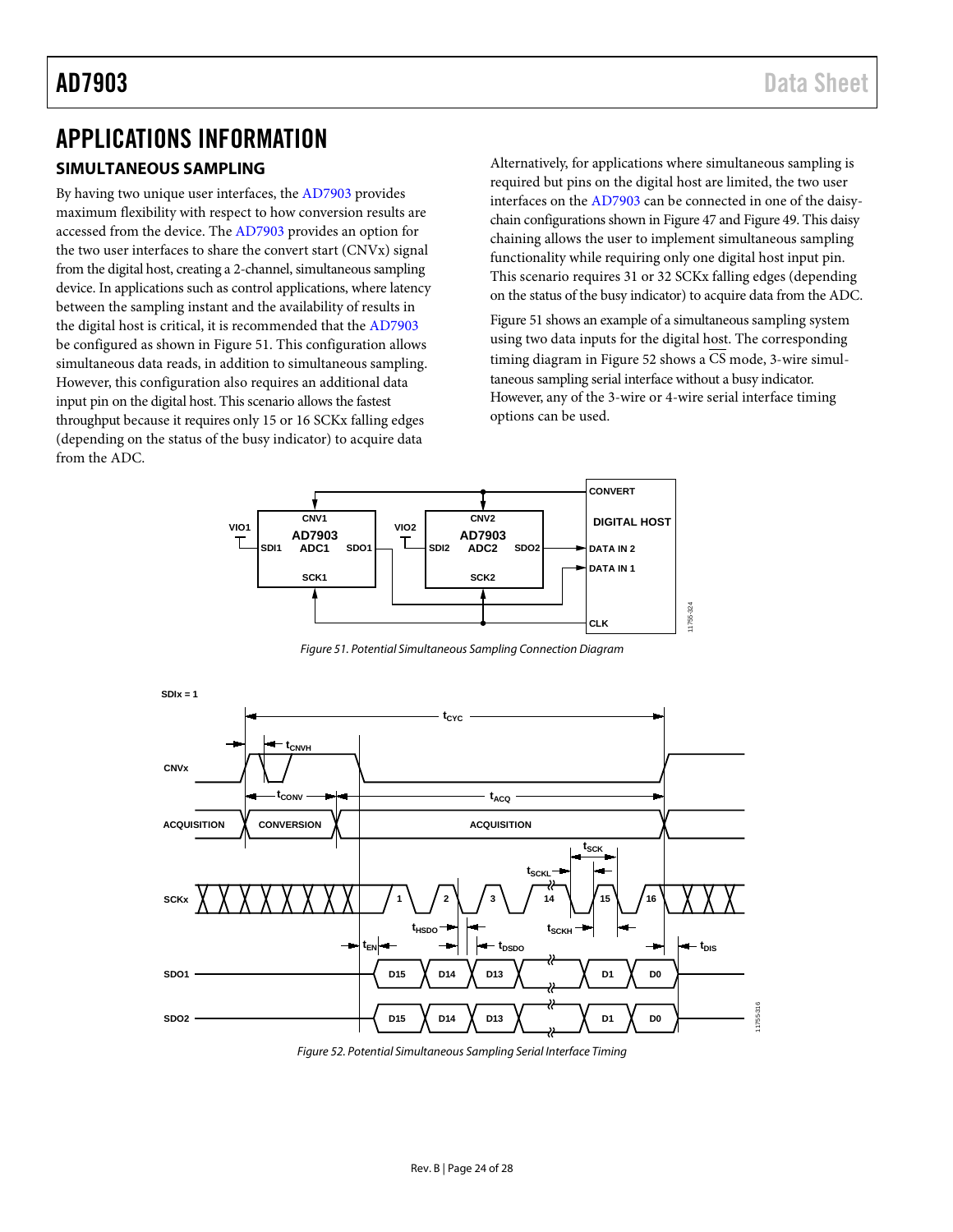### <span id="page-24-0"></span>**FUNCTIONAL SAFETY CONSIDERATIONS**

The [AD7903](http://www.analog.com/AD7903?doc=AD7903) contains two physically isolated ADCs, making it ideally suited for functional safety applications. Because of this isolation, each ADC features an independent user interface, an independent reference input, an independent analog input, and independent supplies. Physical isolation renders the device suitable for taking verification/backup measurements while separating the verification ADC from the system under control.

Although th[e Simultaneous Sampling](#page-23-1) section describes how to operate the device in a simultaneous nature, the circuit is actually composed of two individual signal chains. This separation makes th[e AD7903](http://www.analog.com/AD7903?doc=AD7903.pdf) ideal for handling redundant measurement

applications. Implementing a signal chain with redundant ADC measurement can contribute to a no single error system[. Figure 53](#page-24-1) shows a typical functional safety application circuit consisting of a redundant measurement with the employment of monitoring the inverted signal. The inversion is applied to detect common cause failures where it is expected that the circuit output moves in the same direction during a fault condition, instead of moving in the opposite direction as expected.

In addition, the QSOP package that houses the device provides access to the leads for inspection.



<span id="page-24-1"></span>*Figure 53. Typical Functional Safety Block Diagram*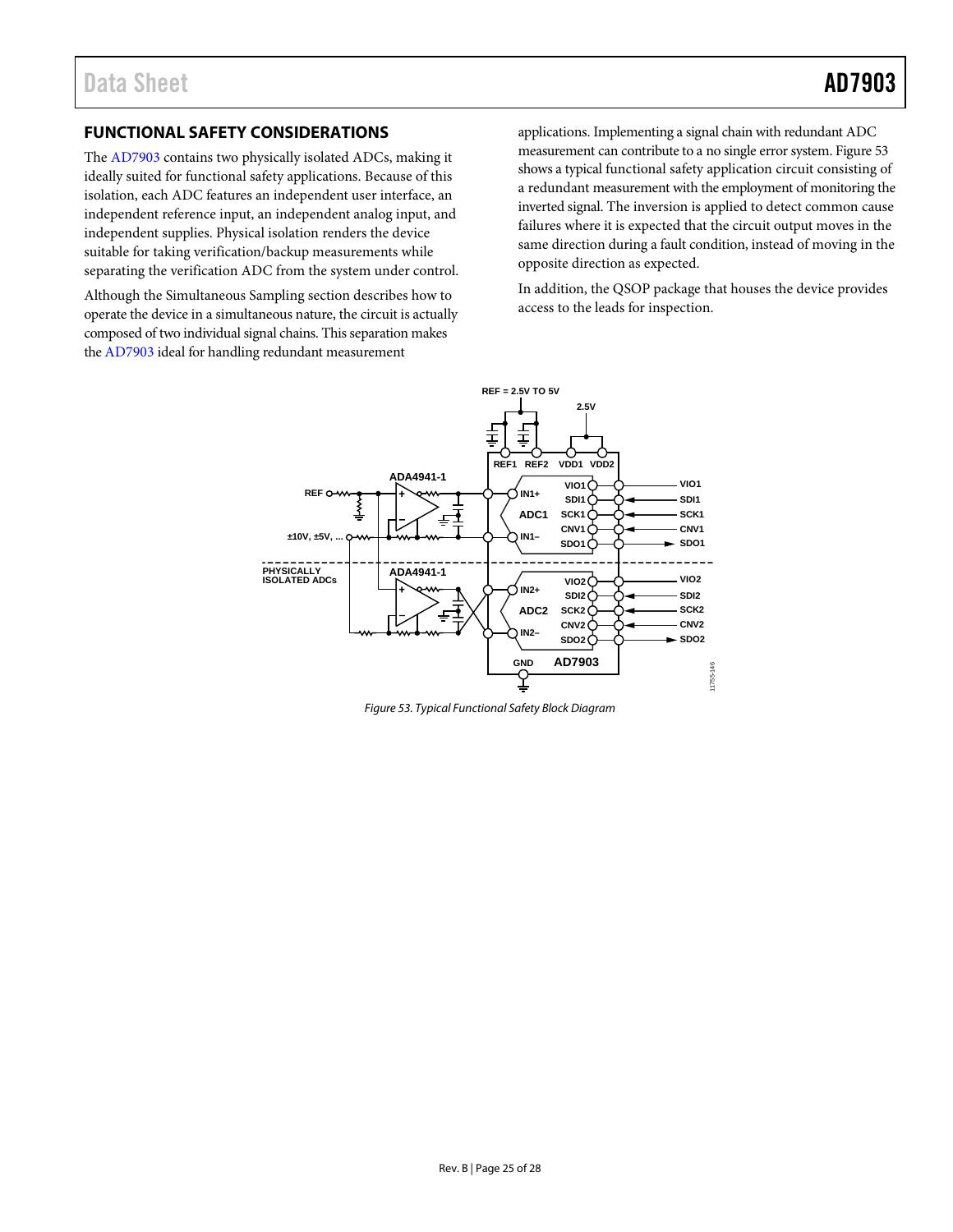## <span id="page-25-0"></span>LAYOUT

Design the printed circuit board (PCB) of the [AD7903](http://www.analog.com/AD7903?doc=AD7903.pdf) such that the analog and digital sections are separated and confined to certain areas of the board. The pinout of th[e AD7903,](http://www.analog.com/AD7903?doc=AD7903.pdf) with its analog signals on the left side and its digital signals on the right side, eases this task.

Avoid running digital lines under the device because these couple noise onto the die unless a ground plane under th[e AD7903](http://www.analog.com/AD7903?doc=AD7903.pdf) is used as a shield. Do not run fast switching signals, such as CNVx or clocks, near analog signal paths. Avoid crossover of digital and analog signals. To avoid signal fidelity issues, take care to ensure monotonicity of digital edges in the PCB layout.

Use at least one ground plane. It can be shared between or split between the digital and analog sections. In the latter case, join the planes underneath the [AD7903.](http://www.analog.com/AD7903?doc=AD7903.pdf)

The [AD7903](http://www.analog.com/AD7903?doc=AD7903.pdf) voltage reference inputs, REF1 and REF2, have a dynamic input impedance. Decouple these reference inputs with minimal parasitic inductances by placing the reference decoupling ceramic capacitor in close proximity to (ideally, right up against) the REFx and GND pins and then connecting them with wide, low impedance traces.

Finally, decouple the power supplies, VDDx and VIOx, with ceramic capacitors, typically 100 nF. Place them in close proximity to the [AD7903](http://www.analog.com/AD7903?doc=AD7903.pdf) and connect them using short, wide traces to provide low impedance paths and to reduce the effect of glitches on the power supply lines.

See [Figure 54](#page-25-2) for an example of layout following these rules.

### <span id="page-25-1"></span>**EVALUATING PERFORMANCE OF THE [AD7903](http://www.analog.com/AD7903?doc=AD7903.pdf)**

Other recommended layouts for th[e AD7903](http://www.analog.com/AD7903?doc=AD7903.pdf) are outlined in [User Guide UG-609.](http://www.analog.com/UG-609?doc=AD7903.pdf) The package for the evaluation board [\(EVAL-AD7903SDZ\)](http://www.analog.com/AD7903?doc=AD7903.pdf) includes a fully assembled and tested evaluation board, user guide, and software for controlling the board from a PC via the [EVAL-SDP-CB1Z.](http://www.analog.com/EVAL-SDP-CB1Z?doc=AD7903.pdf)



<span id="page-25-2"></span>*Figure 54. Example Layout of th[e AD7903](http://www.analog.com/AD7903?doc=AD7903.pdf) (Top Layer)*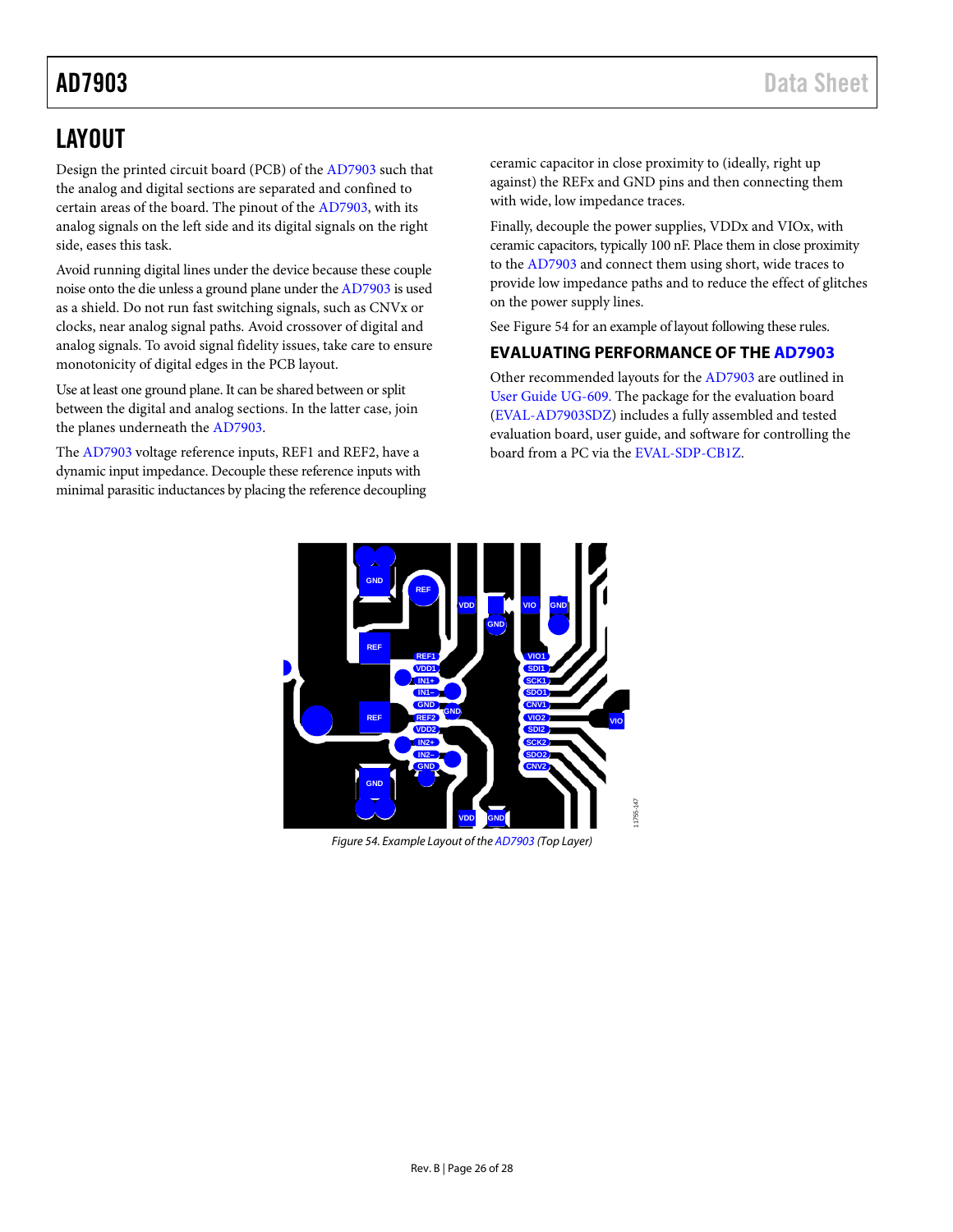**08-19-2008-A**

08-19-2008-A

## <span id="page-26-0"></span>OUTLINE DIMENSIONS



**COMPLIANT TO JEDEC STANDARDS MO-137-AD CONTROLLING DIMENSIONS ARE IN INCHES; MILLIMETER DIMENSIONS (IN PARENTHESES) ARE ROUNDED-OFF INCH EQUIVALENTS FOR REFERENCE ONLY AND ARE NOT APPROPRIATE FOR USE IN DESIGN.**

> Figure 55. 20-Lead Shrink Small Outline Package [QSOP] (RQ-20)

Dimensions shown in inches and (millimeters)

### <span id="page-26-1"></span>**ORDERING GUIDE**

| Model <sup>1</sup> | <b>Temperature Range</b>            | <b>Package Description</b>                  | <b>Package Option</b> | <b>Ordering Quantity</b> |
|--------------------|-------------------------------------|---------------------------------------------|-----------------------|--------------------------|
| AD7903BRQZ         | $-40^{\circ}$ C to $+125^{\circ}$ C | 20-Lead Shrink Small Outline Package (QSOP) | RO-20                 | Tube, 56                 |
| AD7903BROZ-RL7     | $-40^{\circ}$ C to $+125^{\circ}$ C | 20-Lead Shrink Small Outline Package (QSOP) | RO-20                 | Reel, 1,000              |
| EVAL-AD7903SDZ     |                                     | <b>Evaluation Board</b>                     |                       |                          |
| EVAL-SDP-CB1Z      |                                     | Controller Board                            |                       |                          |

 $1 Z =$  RoHS Compliant Part.